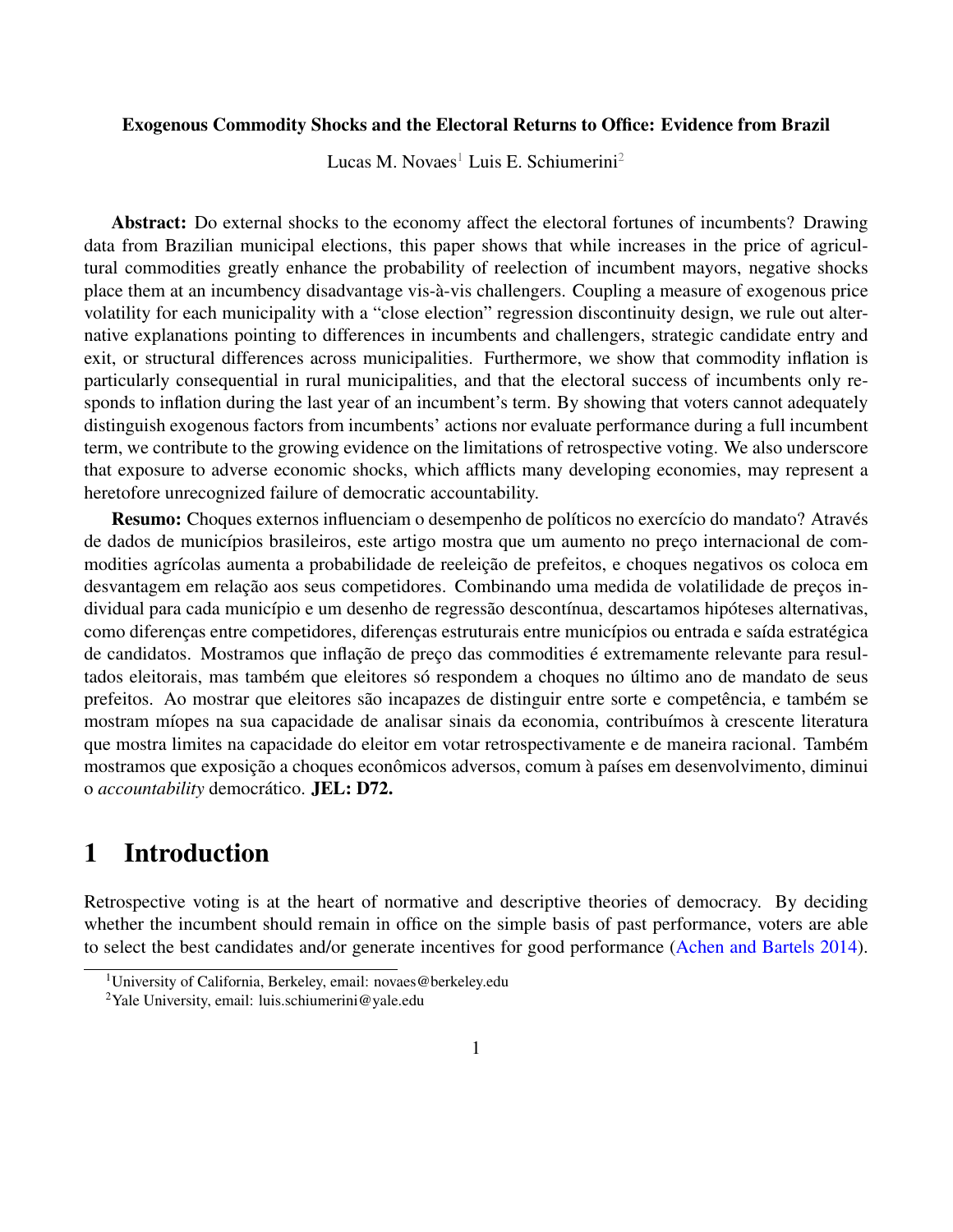Abundant cross-national evidence suggests that voters use this type of retrospective rule across various political settings [\(Fiorina](#page-18-0) [1981;](#page-18-0) [Duch and Stevenson](#page-18-1) [2008\)](#page-18-1). The democratic efficacy of retrospective voting, however, has been cast into doubt by recent studies showing that voters often make attribution errors in their evaluations of incumbent performance [\(Healy and Malhotra](#page-18-2) [2013\)](#page-18-2). Studies of US elections have documented that, for example, voters blame incumbents for ostensibly exogenous events, such as shark attacks and flu outbreaks.<sup>[3](#page-1-0)</sup> Outside the US, a study of Latin American democracies by [Campello](#page-17-1) [and Zucco](#page-17-1) [\(2014\)](#page-17-1) shows that factors exogenous to leaders' decisions, such as commodity prices and foreign interest rates, have considerable effects on presidential popularity and reelection rates. If voters hold incumbents accountable for outcomes politicians cannot influence or control, elections may not be selecting the best candidates for office.

Empirically discerning attribution errors in retrospective evaluations requires disentangling merit from luck. In the realm of economic voting, since incumbents can influence the economy, it is difficult to establish if leaders are responsible or if exogenous factors determine economic outcomes. Scholars commonly address this problem by evaluating the electoral impact of external sources of economic volatility, which is presumed exogenous of incumbents' actions. The decisions incumbents take, however, can influence global markets, or, at the very least, shape the domestic effects of external shocks. This is especially likely in presidential elections, the primary focus of existing studies on misattribution. Presidents have ample resources and political incentives to affect worldwide economic variables. For example, a market-oriented incumbent party is more likely to expose the domestic economy to international financial volatility than parties with a protectionist agenda. Economic shocks may not be exogenous at all if shocks afflict countries whose incumbents shape policy according to their political platforms. In such cases, voting to keep or remove incumbents from power based on the international economy can be all but rational.<sup>[4](#page-1-1)</sup> Another inferential problem is that some countries are more sensitive to international shocks than others.

We address these issues by exploiting exogenous variation on two factors that are critical for retrospective voting: economic volatility and incumbency. We assess the impact of agricultural international price volatility on Brazilian municipalities one year before each mayoral electoral cycle. Our key independent variable is an index of agricultural commodity inflation, measured as the change in agricultural prices weighted by the importance each crop had in the past on each municipality. Mayors have limited microeconomic latitude to influence their local economy, and have no macroeconomic tools to protect themselves

<span id="page-1-0"></span> $3$ The relationship between exogenous events and retrospective evaluations is the subject of a growing research agenda on misattribution. See [Achen and Bartels](#page-17-2) [\(2002\)](#page-17-2); [Healy and Malhotra](#page-18-3) [\(2009\)](#page-18-3); [Healy, Malhotra and Mo](#page-18-4) [\(2010\)](#page-18-4); [Healy and Malhotra](#page-18-5) [\(2010\)](#page-18-5).

<span id="page-1-1"></span><sup>4</sup>Past political decisions affect how an economy responds to future shocks. For example, oil producing countries set mechanisms to cope with lower prices. Norway, Saudi Arabia, and United Arab Emirates (UAE) have established sovereign funds to hedge against short-term price volatility. UAE has produced a fund of around 10 thousand dollars per capita. Other oil producing countries have not opted to established large funds, or domestic constrains prevented them from forming a large purse. Still, despite several international sanctions, Iran's sovereign fund covers around 800 dollars per capita. On the other hand, Venezuelan sovereign fund has saved mere 27 dollars per capita. Even if oil prices had fallen for exogenous reasons (due to, for example, the advent of fracking technology), the economic and social woes of an oil-producing country are in large part a result of past decision of their incumbents.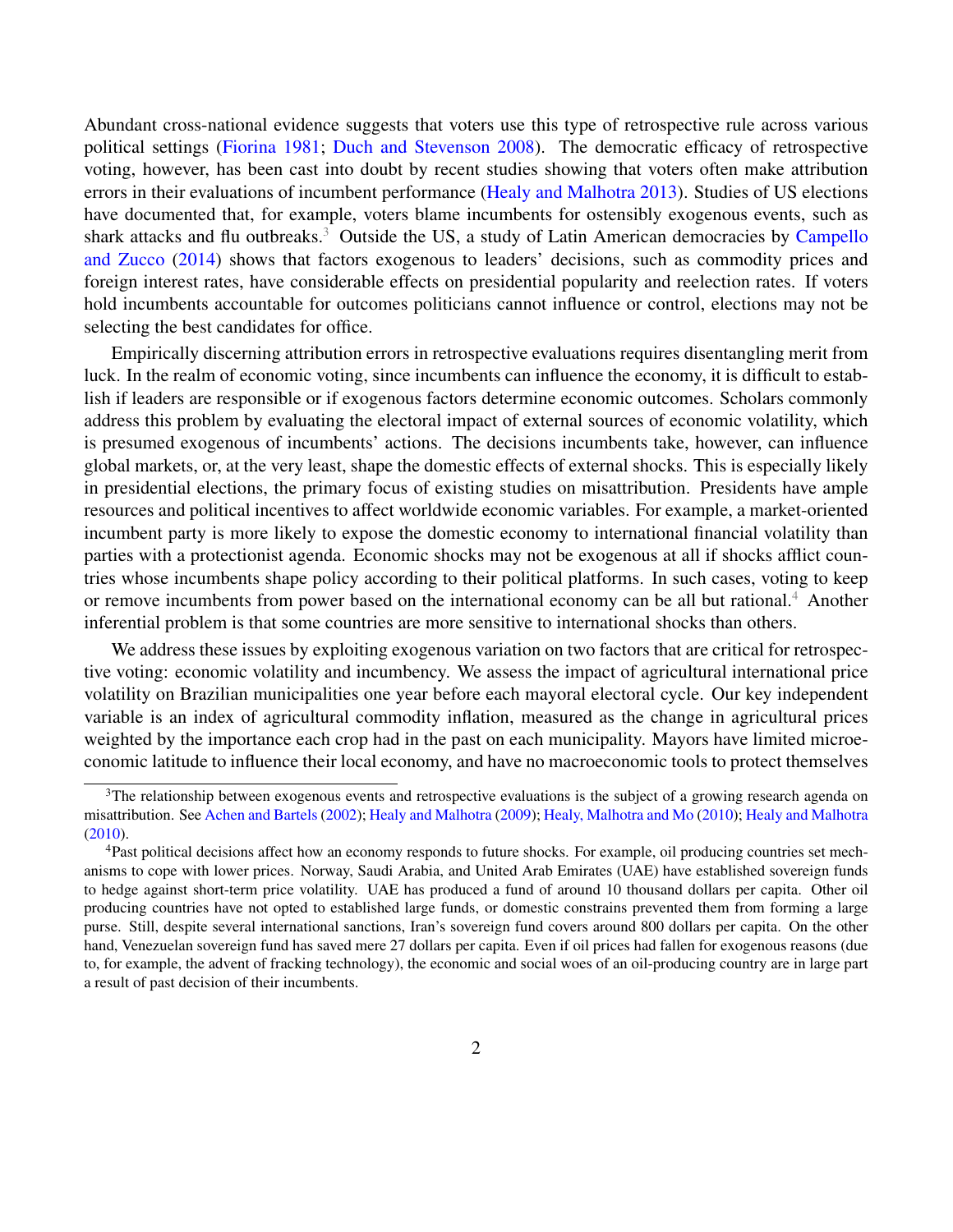against economic shocks. Mayors have even less leverage to influence the economy one year before the elections. As a further empirical safeguard, we employ a "close election" regression discontinuity design to rule out the possibility that certain types of incumbents are more likely to take actions that encourage or mitigate external shocks.

Results show that incumbents' electoral prospects are highly sensitive to exogenous price shocks. In comparison to challengers, incumbent candidates do not appear to run more or less often as a result of international price volatility, but have significantly higher probability of winning the subsequent election. This effect is stronger in rural economies, where commodities represent a a larger fraction of the total income. We also uncover that mayors in rural municipalities suffer from an incumbency disadvantage, which can only be mitigated by an exceptionally positive price shock. Consistent with research on U.S. presidential elections, voters appear to be myopic, and only respond to the volatility during electoral years [\(Achen and Bartels](#page-17-3) [2004;](#page-17-3) [Bartels](#page-17-4) [2008;](#page-17-4) [Huber, Hill and Lenz](#page-18-6) [2012;](#page-18-6) [Healy and Lenz](#page-18-7) [2014\)](#page-18-7).

This paper makes various contributions to the literature on democratic accountability. We identify economic volatility as a contextual factor that can lead voters to mistakenly keep or oust politicians from office. Since emerging economies are more exposed to short-term hardships and bonanzas [\(Pritchett](#page-19-0) [2000\)](#page-19-0), our research suggests that elections may offer a weaker instrument of accountability in developing than in advanced democracies. Empirically, jointly leveraging commodity shocks and a subnational research design provides a more solid basis of identification than studies based on presidential elections.

This paper is organized in seven sections. Section 2 provides a background on retrospective voting in Brazilian mayoral elections and motivates the plausibility of misattribution as a a potentially systematic blessing or curse for incumbents. Section 3 outlines our research design, including our strategy to measure exogenous commodity inflation and its impact on elections, and also conducts robustness checks for our design. Section 4 presents the main results concerning the impact of commodity inflation on incumbency effects. Section 5 investigates whether inflation affects elections through GDP growth and Section 6 evaluates whether voters respond to inflation myopically. Section 7 concludes by summarizing our main findings and drawing the implications of our findings for democracy.

# 2 Brazilian Mayoral Elections: Commodity Shocks, Retrospective Voting and Incumbent Vulnerability

There is substantial evidence suggesting that the electoral success of Brazilian presidents, deputies, governors, and mayors is associated with their performance in office [\(Pereira and Rennó](#page-19-1) [2003,](#page-19-1) [2007;](#page-19-2) [Pereira,](#page-19-3) [Melo and Figueiredo](#page-19-3) [2009;](#page-19-3) [Pereira and Melo](#page-19-4) [Forthcoming;](#page-19-4) [Zucco](#page-19-5) [2010\)](#page-19-5). The prevalence of retrospective voting makes Brazilian elections a fertile setting to study whether voters can correctly attribute incumbent responsibility for observed performance. We focus on mayoral elections, which not only provide rich variation in electoral outcomes across 5,564 municipalities. Moreover, municipalities are exposed to external economic shocks that are arguably orthogonal to incumbents' actions. Taking advantage of the crucial role of agriculture in Brazilian municipalities, and the negligible influence mayors have over international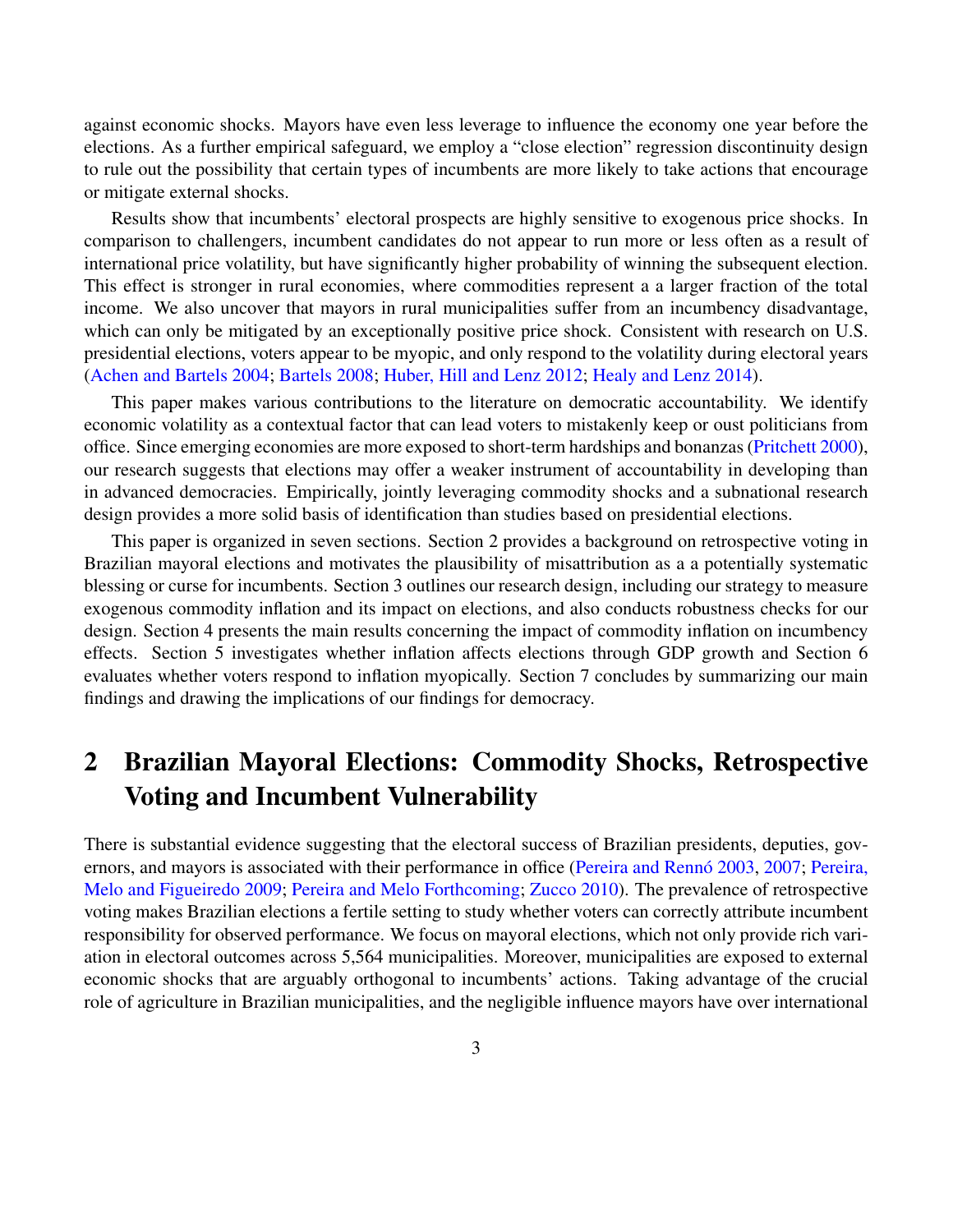commodity prices, we can investigate if exogenous price shocks influence voting behavior or if, instead, voters can correctly separate merit from luck.

Local politics play a key role in Brazilian political and policy arenas. Unlike most federations, the Brazilian Constitution recognizes municipalities as constitutional entities, with the same institutional status of states. Furthermore, municipalities are responsible for the social services that most directly influence the welfare of Brazilian citizens, such as health, primary education, inner-city public transportation, and land use. Given the importance of Brazilian municipalities, performance in office is central for voters to decide in whom they should vote.<sup>[5](#page-3-0)</sup> The salience of performance evaluations is exacerbated by the weak-ness of Brazilian local parties.<sup>[6](#page-3-1)</sup> Local party organizations are autonomous from party upper branches, and mayors run personalistic campaigns [\(Codato, Cervi and Perissinotto](#page-17-5) [2013;](#page-17-5) [Novaes](#page-19-6) [2014\)](#page-19-6). Local coalitions are oversized and ideologically diffuse, diluting national party reputations in municipal elections [\(Dantas](#page-18-8) [2007;](#page-18-8) [Lavareda and Telles](#page-19-7) [2011\)](#page-19-7).<sup>[7](#page-3-2)</sup>

The existing literature on retrospective voting in Brazilian mayoral elections has focused on antiincumbent retrospective voting. Some scholars attribute this behavior to corruption. In an influential article, [Ferraz and Finan](#page-18-9) [\(2011\)](#page-18-9) show that Brazilian mayors are electorally punished for administrative irreg-ularities disclosed before elections.<sup>[8](#page-3-3)</sup> [Titiunik](#page-19-8) [\(2008\)](#page-19-8) and [Klašnja and Titiunik](#page-18-10) [\(2014\)](#page-18-10) argue that corruption is so widespread that voters systematically oust mayors from office, leading to a structural incumbency disadvantage. This speculation is bolstered by evidence that, in fact, incumbent mayors have lower odds of winning an election than challengers. Another perspective on retrospective voting contends that the fortunes of Brazilian mayors show wide subnational variability, and that it is rooted in fiscal constraints. Consistent with this hypothesis, there is evidence showing that differences in access to fiscal resources systematically shapes incumbent performance, placing some mayors at an incumbency advantage and others at an incumbency disadvantage [\(Schiumerini](#page-19-9) [2015\)](#page-19-9).[9](#page-3-4)

<span id="page-3-0"></span> $<sup>5</sup>$ Municipal governments are separated between an executive branch headed by the mayor, and a local council primarily</sup> tasked with legislative oversight. In municipalities with less than 200,000 registered voters, mayors are selected using singlemember district plurality rules; in municipalities with more than 200,000 registered voters, mayors are selected using majority rules with a potential runoff. Local councilors are selected with open-list proportional representation using the d'Hondt formula. Mayors serve for four-years and are allowed to run one consecutive reelection. Since 1997, mayors (as well as governors and presidents) have been allowed to run for one consecutive reelection. The first municipal election allowing reelection was 2000, and the first one with binding term limits was 2004.

<span id="page-3-1"></span> $6$ The nature of the Brazilian party system has been hotly debated by comparativists. Until recently, parties were characterized as weak, personalistic, and chiefly oriented towards patronage and pork-barrelling [\(Mainwaring](#page-19-10) [1997;](#page-19-10) [Samuels](#page-19-11) [1999,](#page-19-11) [2003;](#page-19-12) [Desposato](#page-18-11) [2006\)](#page-18-11). This negative view has been compellingly superseded by a recent wave of research showing signs of party strengthening in the areas of Congressional lawmaking [\(Figueiredo and Limongi](#page-18-12) [1995,](#page-18-12) [2000\)](#page-18-13), electoral coordination [\(Limongi and Cortez](#page-19-13) [2010\)](#page-19-13), and in shaping voters' stances on national issues [\(Samuels and Zucco](#page-19-14) [2014\)](#page-19-14). Despite suggestive evidence of party system institutionalization at the national and state levels, there is no indication that this hypothetical trend applies to municipal politics.

<span id="page-3-2"></span> $7$ Mayoral candidates form pre-electoral coalitions in 87% of the races. The mean number of parties in an electoral coalition is 4.8. Calculations based on data from the Brazilian Federal Electoral Tribunal.

<span id="page-3-3"></span><sup>&</sup>lt;sup>8</sup>[Winters and Weitz-Shapiro](#page-19-15) [\(2013\)](#page-19-15) present survey experimental evidence showing that voters are willing to punish corruption even when mayors deliver a good performance.

<span id="page-3-4"></span><sup>&</sup>lt;sup>9</sup>This is consistent with [Pereira and Melo](#page-19-4) [\(Forthcoming\)](#page-19-4), who show that Brazilian mayors can compensate the adverse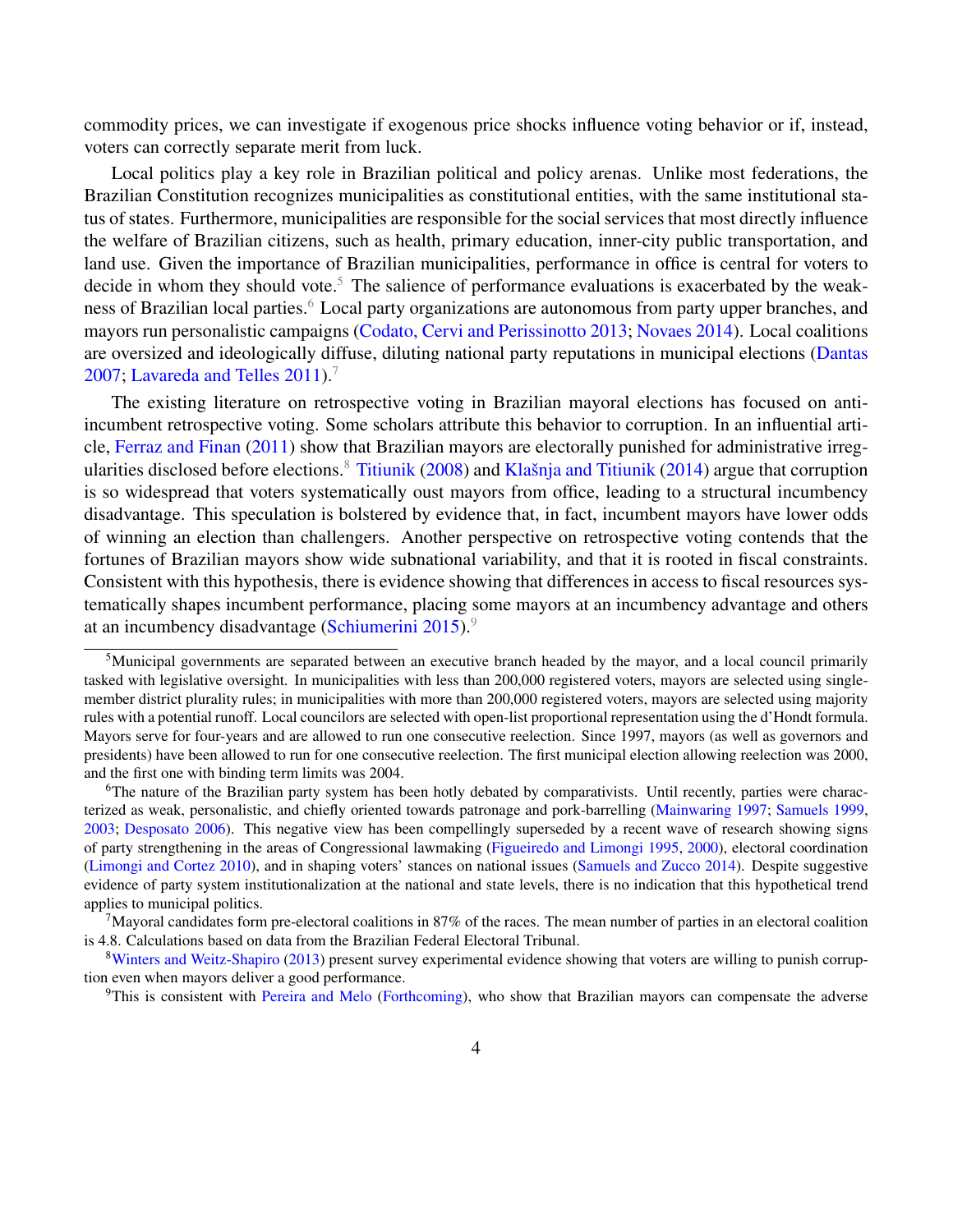Despite disagreeing on the extent of the incumbency disadvantage, the scholarly consensus indicates that rather than a blessing, incumbency can become a curse under some conditions. We contribute to this literature by investigating the role of misattribution in these variable incumbency effects. If municipalities are exposed to external shocks to incumbent performance and voters misattribute these shocks to incumbents' actions, incumbents can be systematically advantaged or disadvantaged conditional on the nature of these shocks.

One area subject to external shocks is agriculture. Domestic agricultural prices largely reflect global demand and supply fluctuations [\(Mundlak and Larson](#page-19-16) [1992\)](#page-19-16), and short-term shifts on supply are as unpredictable as they are common, leading to sharp income fluctuations in commodity-dependent locations [\(Deaton](#page-18-14) [1999\)](#page-18-14). Thus, we should expect international price volatility to have an impact on domestic constituency incomes, possibly affecting their assessment of incumbents' performance. Our driving hypothesis is that when the value of the local agriculture production exogenously increases, voters erroneously attribute such increase to their local incumbent. In this case, we should observe higher odds of reelection for incumbents located where producers receive a higher price for their output. More precisely, higher inflation in commodity prices leads to a higher incumbency advantage –measured as probability of victory. Furthermore, we anticipate that the impact of commodity inflation will increase with the degree of ruralness of a municipality.

### 3 Research Design

Our research design has two components, which we address separately in this section. We start by describing our empirical strategy to isolate exogenous variation in municipal commodity inflation. We then discuss how to embed our inflation measure on a regression discontinuity design to evaluate how inflation shapes the returns to incumbency. The last part of this section conducts robustness checks assessing the validity of our research design.

### Determining Agricultural Commodity Shocks

Brazil is an agricultural heavyweight. According to the Brazilian Agricultural Ministry, the country is the largest producer and exporter of coffee beans, oranges, and sugar. It ranks second in the production and exports of soybeans, and it is the third largest exporter of maize.<sup>[10](#page-4-0)</sup> Except for the Amazon region, production of agricultural commodities is scattered throughout the whole territory. Although some regions are heavier producers of one or two crops, most municipalities produce a mix of several different products.

We leverage this rich and varied commodity production to trace the effects of higher exogenous agricultural prices on electoral outcomes. We construct an inflation index that varies for each individual municipality and each electoral period, producing different shocks for all units. Our index considers all

consequences of corruption by delivering public goods.

<span id="page-4-0"></span> $10$ As of 2010. Data available at: http://www.agricultura.gov.br/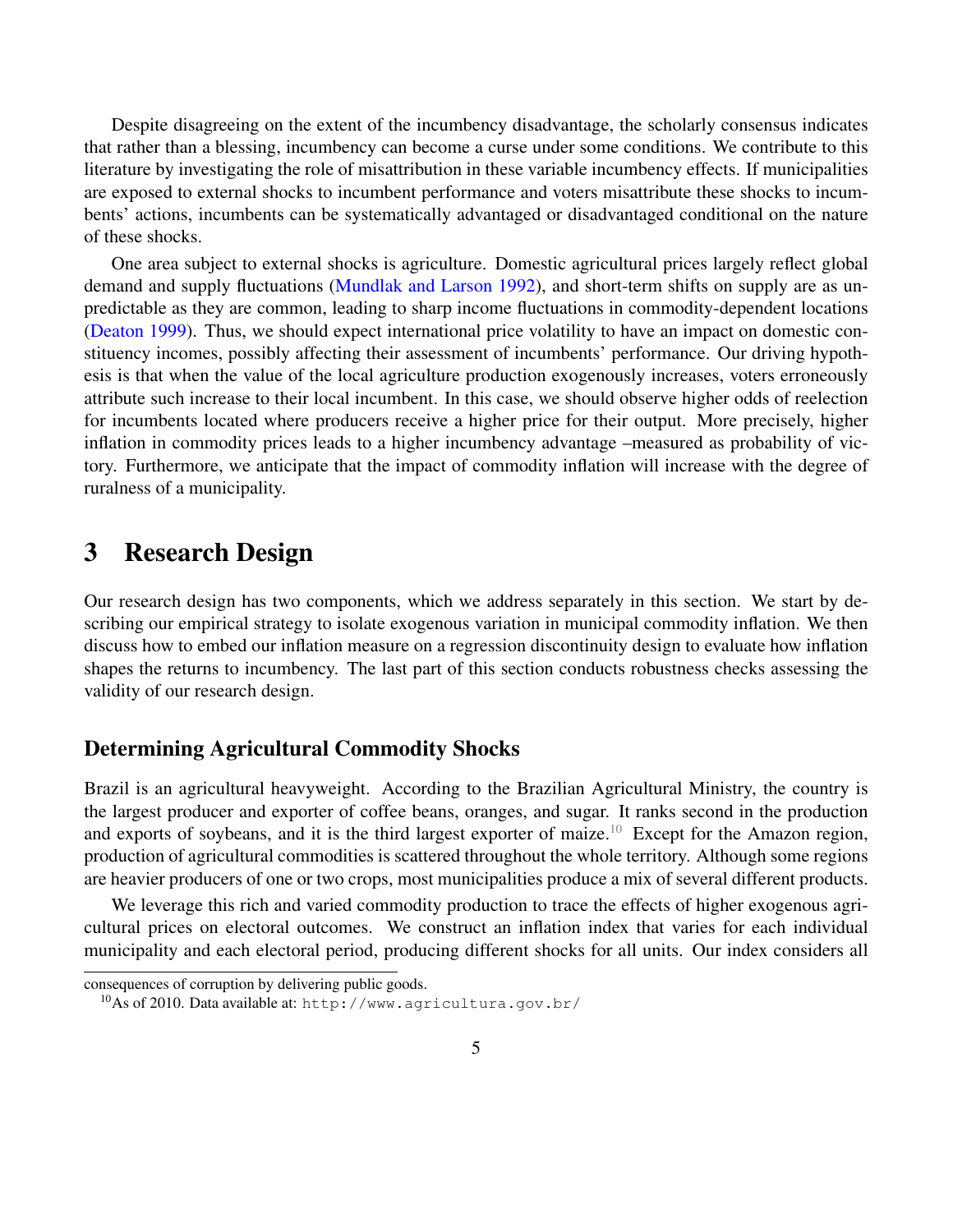crops whose prices are collected in international markets by the International Monetary Fund –namely bananas, cocoa, coffee, maize, orange, rice, soybeans, sugar, and tobacco. The value of these agricultural products account for more than 70 percent of all Brazilian agricultural output, and rural gross domestic product (which also include livestocks) takes 23 percent of the country's GDP. [11](#page-5-0) Calculating price change is straightforward. For each crop  $c \in \{1, n\}$ , our measure is constructed as follows:

$$
\theta_c = \frac{P_{c,t+1} - P_{c,t}}{P_{c,t}}\tag{1}
$$

We choose the year preceding the election, and not the entire term of the incumbent for theoretical and empirical reasons.<sup>[12](#page-5-1)</sup> First, most students of retrospective voting agree that voters rely on short-term cues for retrospection [\(Achen and Bartels](#page-17-3) [2004;](#page-17-3) [Bartels](#page-17-4) [2008\)](#page-17-4). Using survey experiments explicitly designed to understand the microfoundations of this pattern, [Huber, Hill and Lenz](#page-18-6) [\(2012\)](#page-18-6) and [Healy and Lenz](#page-18-7) [\(2014\)](#page-18-7) demonstrate that individual level biases inhibit voters from weighting economic performance equally. Second, we want to test if voters incorrectly attribute good or bad times generated by exogenous factors to the incumbent. A longer time-horizon allows incumbents to respond to prior shocks and, correctly or not, give incentives at the municipal level to change the agricultural production matrix, or use surplus tax revenue to their advantage. Restricting the time frame to the year prior to the election alleviates that concern, as mayors would not have enough time to interfere with production.

To create an individual inflation index for all municipalities on each year, we build weights that take into account how much each crop contributed to municipal agricultural output in the past. Thus, for example, if total output was 800,000 and maize contributed with 200,000 and soybeans another 300,000, they will have a weight of 1/4 and 3/8, respectively. Weights are constructed using output two years prior to elections.<sup>[13](#page-5-2)</sup>

#### Estimating the Impact of Price Shocks on Elections

We assess the causal impact of commodity shocks on electoral outcomes by embedding our inflation index in a "close election" regression discontinuity design (RDD). First introduced to electoral settings by [Lee](#page-19-17) [\(2008\)](#page-19-17), RDD provides the best empirical strategy to estimate the causal effect of incumbency on electoral performance. RDD exploits the simple intuition that the outcome of very close elections is determined by election-specific factors, which are not correlated with characteristics of the electoral districts in which elections take place. Imagine that a generic party  $p$  at time  $t$  wins an election by a narrow margin in district A and loses by a similarly narrow margin in district B. This implies that party  $p$  is being randomly assigned to run as the  $t + 1$  in district A and as the challenger in district B. Thus, comparing p's electoral

<span id="page-5-0"></span><sup>&</sup>lt;sup>11</sup> Source: Brazilian Statistical Institute - IBGE.

<span id="page-5-2"></span><span id="page-5-1"></span><sup>&</sup>lt;sup>12</sup>Price data from IMF Primary Commodity Prices, collected through www.quandl.com.

<sup>&</sup>lt;sup>13</sup>Thus, for each municipality i and electoral period  $t \in \{2008, 2012\}$  we build a vector  $\omega$  such that  $\omega_{it} = \{\frac{v_{1it}}{V_i}, \dots, \frac{v_{nit}}{V_i}\}$ where  $v_{c, it}$  is the value of crop c in time t and municipality i, and  $V_i$  is the total agriculture value in that same municipality. If  $\theta_t = \{\theta_1, ...\theta_n\}$ , each municipality on each electoral period will have an inflation index  $\Pi$  such that: $\Pi_{i,t} = \theta_t \times \omega_{i,t}$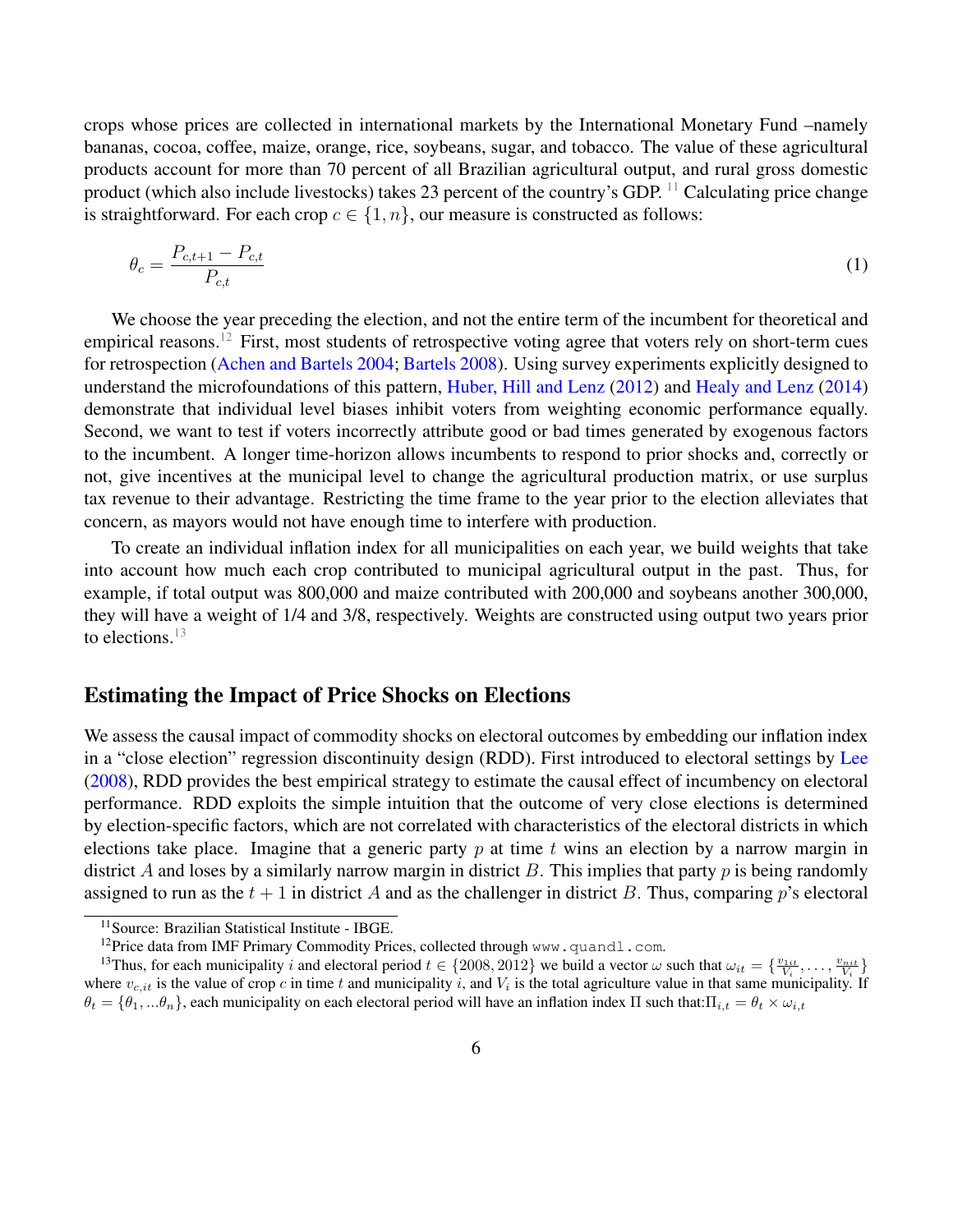performance in  $t + 1$  in districts A and B yields an unbiased estimate of the causal effect of incumbency. We extend this intuition to better identify the effect of commodity shocks on Brazilian mayoral elections. Focusing on very close elections in  $t$ , we assess how the causal effect of incumbency varies as a function of commodity inflation. We make two adjustments to adapt RDD to the Brazilian mayoral setting. First, given the high level of personalism, our unit of analysis will be incumbent candidates rather than incumbent parties. In turn, the focus on candidates forces us to exclude municipalities in which incumbents cannot run in  $t + 1$  due to term limits.

Our RDD model of heterogeneous incumbency effects takes the following form:

<span id="page-6-2"></span>
$$
Y_{k,i_{t+1}} = \alpha + \beta_1 Incumbency_{ki_t} + \beta_2 \Pi_{ki_{t+1}} + \beta_3 Incumbency_{ki_t} * \Pi_{ki_{t+1}} + \delta_{ki_t}
$$
  
\n
$$
\forall ki_t \ s.t. \ |M_{ki_t}| < \epsilon
$$
\n(2)

where  $Y_{i,k_{t+1}}$  is a measure of electoral performance for candidate k, in municipality i, at election  $t + 1$ . *Incumbency<sub>k,it</sub>* is a binary indicator of victory at election t, and captures assignment to the incumbency treatment;  $\delta_{ki_t}$  is an error term;  $|M_{ki_t}|$ , the forcing variable, is the difference in vote margin of the winner and the runner-up in election t; and  $\epsilon$  is an arbitrarily small vote margin, which we operationalize by considering three bandwidths: [Imbens and Kalyanaraman](#page-18-15) [\(2012\)](#page-18-15)'s optimal bandwidth (henceforth  $IK$ ), and substantively small bandwidths of 2.5% and 1%.  $\beta$  identifies the average incumbency effect. The coefficient of interest is the interaction term,  $\beta_3$ , which captures how the incumbency effect varies as a function of commodity shocks. While commodity shocks are post-treatment, they cannot be plausibly influenced by incumbency.

Our main measure of electoral performance is an indicator of re-election.  $Victory_{ki_t}$  is a binary measure of victory for the candidate in municipality i at time  $t$ .<sup>[14](#page-6-0)</sup> We also test if inflation affects the decision of incumbents and challengers to run the election.  $Run_{ki_t}$  is a binary measure of whether the candidate contests the election in municipality  $i$  at time  $t$ .

#### Robustness Checks

Our empirical strategy relies on two exogeneity assumptions. The first assumption, addressed through RDD, is that winners and losers of close elections should not differ systematically in characteristics that influence the returns to office. Testing this assumption is straightforward with covariates that tap observable candidate characteristics. If winning a close election is "as-if" random we should not observe systematic differences.<sup>[15](#page-6-1)</sup> Table [1](#page-7-0) presents results of the balance tests for each covariate, discontinuity

<span id="page-6-0"></span><sup>&</sup>lt;sup>14</sup>Though vote share is the standard dependent variable in the literature, it is unreliable in elections with more than two contenders. New entrants may depress the share of incumbents, and exit of former challengers boost votes for the incumbent, adding variation to the outcome that does not properly reflect electoral performance.

<span id="page-6-1"></span><sup>&</sup>lt;sup>15</sup>Failure to pass this test led [Caughey and Sekhon](#page-17-6) [\(2011\)](#page-17-6) to question the internal validity of [Lee'](#page-19-17)s RD in the US. However, as argued and demonstrated by [Eggers et al.](#page-18-16) [\(2015\)](#page-18-16) the severe imbalance may not travel to other political systems. In fact, a similar balance test provides strong evidence of the validity of RDD in Brazil.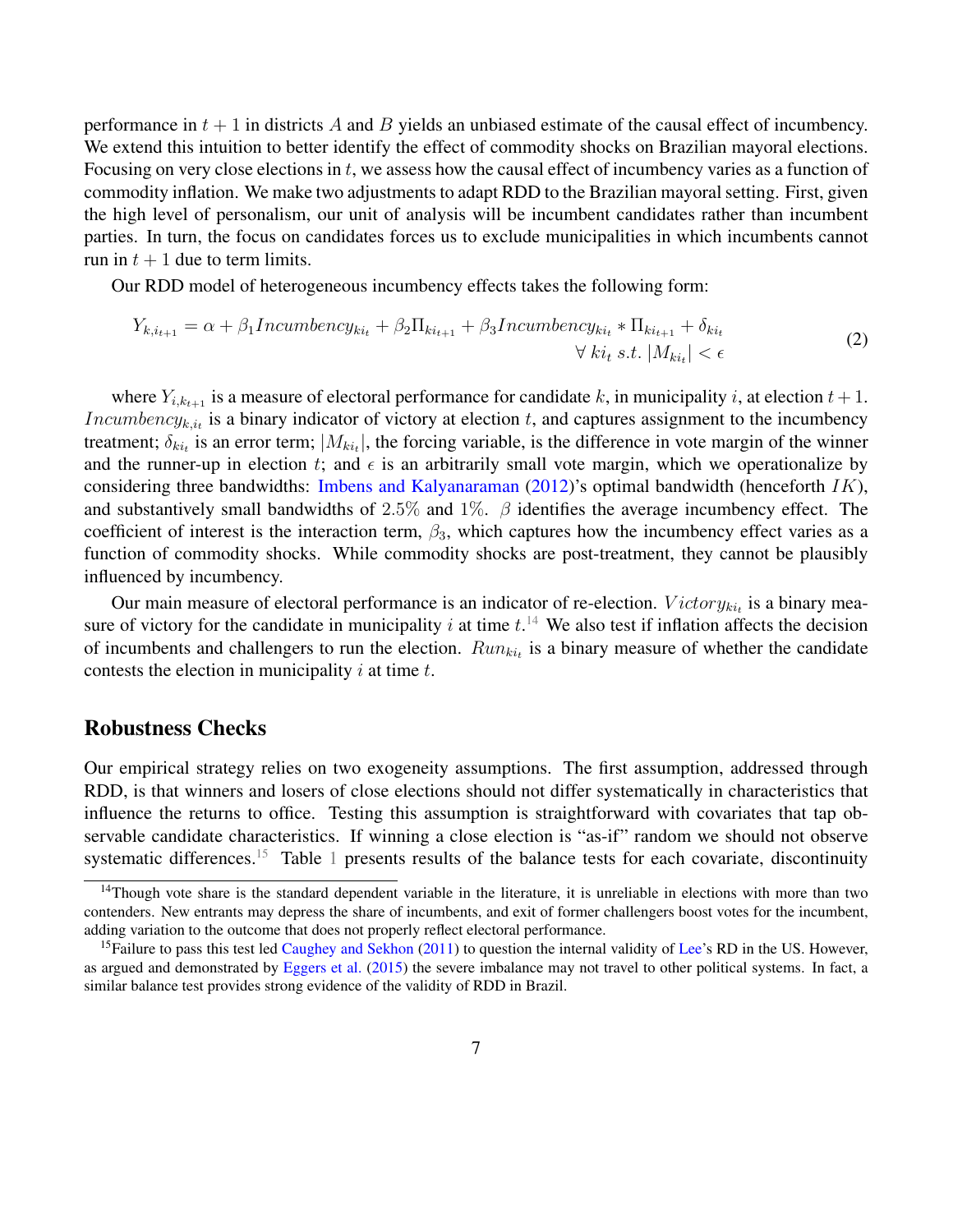<span id="page-7-0"></span>

| Variable                       | Full Sample   | M < I K             | $M < 2.5\%$  | $M<1\%$      | M < I K             | $M < 2.5\%$ | $M<1\%$  |
|--------------------------------|---------------|---------------------|--------------|--------------|---------------------|-------------|----------|
|                                | <b>OLS</b>    | <b>Local Linear</b> |              |              | Difference in means |             |          |
| $\overline{\text{Run in }t-1}$ | 0.592         | $-0.009$            | 0.023        | 0.043        | $-0.012$            | 0.009       | 0.012    |
|                                | $(0.011)$ *** | (0.012)             | (0.024)      | (0.038)      | (0.008)             | (0.016)     | (0.024)  |
| Lagged vote share              | $-0.031$      | 0.008               | 0.018        | 0.014        | $-0.024$            | 0.005       | 0.012    |
|                                | $(0.003)$ *** | $(0.004)$ **        | $(0.007)$ ** | (0.011)      | $(0.003)$ ***       | (0.005)     | (0.007)  |
| <b>PMDB</b>                    | 0.003         | $-0.027$            | 0.021        | 0.076        | $-0.021$            | $-0.008$    | $-0.005$ |
|                                | (0.01)        | (0.021)             | (0.042)      | (0.069)      | (0.014)             | (0.028)     | (0.043)  |
| PT                             | 0.015         | 0.017               | $-0.004$     | $-0.037$     | 0.026               | 0.016       | $\Omega$ |
|                                | $(0.007)$ **  | (0.013)             | (0.026)      | (0.04)       | $(0.008)$ ***       | (0.017)     | (0.025)  |
| <b>PSDB</b>                    | 0.012         | $-0.019$            | $-0.044$     | $-0.034$     | 0.01                | $-0.027$    | $-0.026$ |
|                                | (0.008)       | (0.017)             | (0.033)      | (0.052)      | (0.012)             | (0.022)     | (0.032)  |
| <b>DEM</b>                     | 0.001         | 0.018               | 0.015        | $-0.122$     | $-0.015$            | 0.001       | 0.002    |
|                                | (0.008)       | (0.016)             | (0.035)      | $(0.056)$ ** | (0.011)             | (0.023)     | (0.035)  |
| Female                         | $-0.03$       | $-0.015$            | $-0.029$     | 0.017        | $-0.013$            | $-0.033$    | $-0.002$ |
|                                | $(0.007)$ *** | (0.014)             | (0.029)      | (0.042)      | (0.009)             | $(0.019)*$  | (0.026)  |
| Single                         | $-0.031$      | $-0.02$             | $-0.008$     | 0.016        | $-0.024$            | $-0.018$    | 0.008    |
|                                | $(0.009)$ *** | (0.017)             | (0.035)      | (0.057)      | $(0.012)$ **        | (0.023)     | (0.035)  |
| Retiree                        | 0.004         | 0.002               | 0.016        | 0.018        | 0.011               | 0.001       | $\Omega$ |
|                                | (0.004)       | (0.009)             | (0.018)      | (0.035)      | $(0.006)*$          | (0.012)     | (0.022)  |
| Lawyer                         | $-0.001$      | $-0.009$            | $-0.014$     | $-0.013$     | $-0.007$            | $-0.006$    | 0.008    |
|                                | (0.005)       | (0.011)             | (0.022)      | (0.033)      | (0.007)             | (0.014)     | (0.021)  |
| Doctor                         | 0.008         | 0                   | 0.048        | 0.063        | 0.002               | 0.027       | 0.025    |
|                                | (0.006)       | (0.013)             | $(0.027)*$   | (0.047)      | (0.009)             | (0.017)     | (0.029)  |
| $\mathbf N$                    | 21,471        | 11,557              | 10,834       | 10,718       | 11,557              | 10,834      | 10,718   |

**Table 1.** Balance Statistics. Results of balance tests comparing winners and losers of non term-limited close elections across pre-treatment covariates. Coefficients represent differences estimated through either local linear regression or difference in means across various bandwidths. Standard errors in parenthesis,  $\frac{1}{7} p < 0.10$ ;  $\frac{k}{p} < 0.01$ ;  $\frac{k}{p} < 0.01$ ;  $\frac{k}{p} < 0.01$ 

bandwidth, and RD specification. As a benchmark, we show the difference between winners and losers in the full sample, before conditioning on close elections. In the full sample, winners are more likely to belong to major parties, are less likely to be women and, conditional on having run, tend to receive lower vote share in past elections. These differences vanish as we focus on close elections. Only one difference persists when we focus on the smallest 1% bandwidth, and only obtains when estimating differences through local linear regression. The improvement achieved by focusing on close elections and the net balance in the smallest window bolster the credibility of RD as a strategy to estimate incumbency effects.

The second assumption is the exogeneity of municipal commodity inflation, which should be independent of municipal characteristics. We evaluate it through a placebo test motivated by Equation 3. If inflation is exogenous, future values of inflation should not influence contemporary incumbency effects.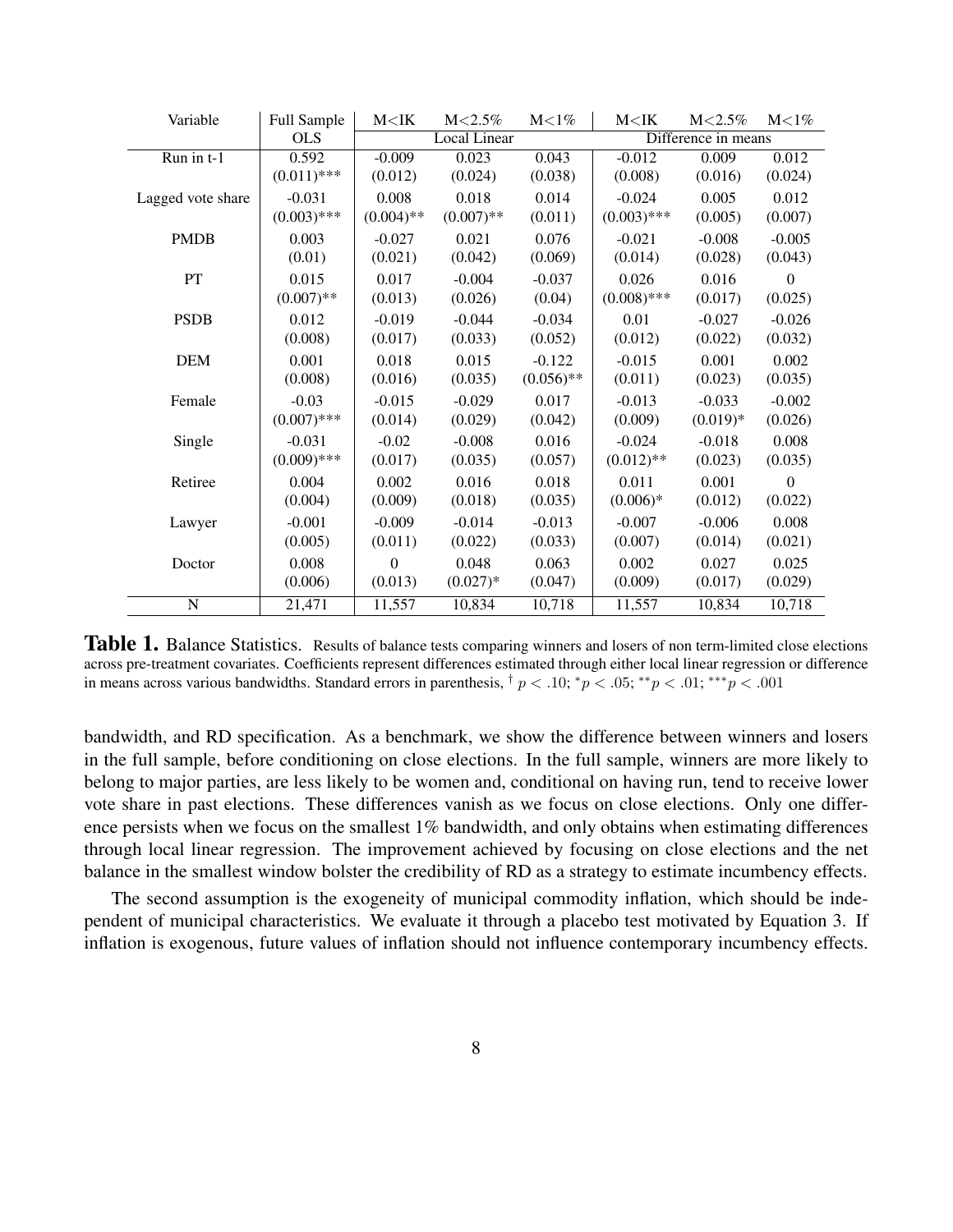Formally, we set up a regression discontinuity model such that:

$$
Y_{i_{t+1}} = \alpha + \beta_1 \text{Winner}_{it} + \beta_2 \dot{\Pi}_{i,t+2} + \beta_3 \text{Winner}_{it} * \dot{\Pi}_{i_{t+2}} + \delta_{it}
$$
  

$$
\forall \text{it s.t. } |M_{it}| < \epsilon.
$$
 (3)

There are two important differences between equation [3](#page-8-0) and our workhouse equation [2,](#page-6-2) all in  $\dot{\Pi}_{i,t+2}$ . First, in equation [3](#page-8-0) prices come from the year after the election in  $t + 1$ . For example, if a winning candidate in 2004 runs for re-election in 2008, the prices in  $\Pi_{i,t+2}$  are taken from 2009. Note that although prices are serially correlated, the variation in prices is not. Future price variation should not be a function of past variation in a price-taker market. The other difference is more subtle. Although price variation is not a function of past inflation, the weights are determined by past crop value. We cannot update the weights since future weights are a function of past inflation. Therefore, we keep the same weights of our main estimation in the placebo test.<sup>[16](#page-8-1)</sup>

<span id="page-8-2"></span><span id="page-8-0"></span>

Figure 1. Placebo Test: Heterogeneous Incumbency Effects of Future Inflation. The solid lines depict the predicted contemporary incumbency effect conditional on different values of future inflation. The dashed black lines represent 95% confidence intervals. The overland histogram depicts the overall distribution of inflation. Each plot presents results for different combinations of discontinuity bandwidth and RD specification. In the first row, the specification is difference in means regression and in the second row the specification is local linear regression. Each column corresponds to a different discontinuity bandwidth.

The variable of interest in the placebo test is the interaction between incumbency and inflation. To properly assess the impact of inflation on the returns to incumbency in a regression with an interaction, Figure [1](#page-8-2) plots the predicted incumbency effect for different values of inflation. The solid lines denote the marginal incumbency effect and the dashed lines the 95% confidence interval. The results show that there is no effect of future inflation on past electoral outcomes on all three models.

<span id="page-8-1"></span><sup>&</sup>lt;sup>16</sup>Specifically,  $\dot{\Pi}_{i,t+2} = \theta_{t+2} \times \omega_{i,t}$ , where  $t+2$  is the year after the outcome election.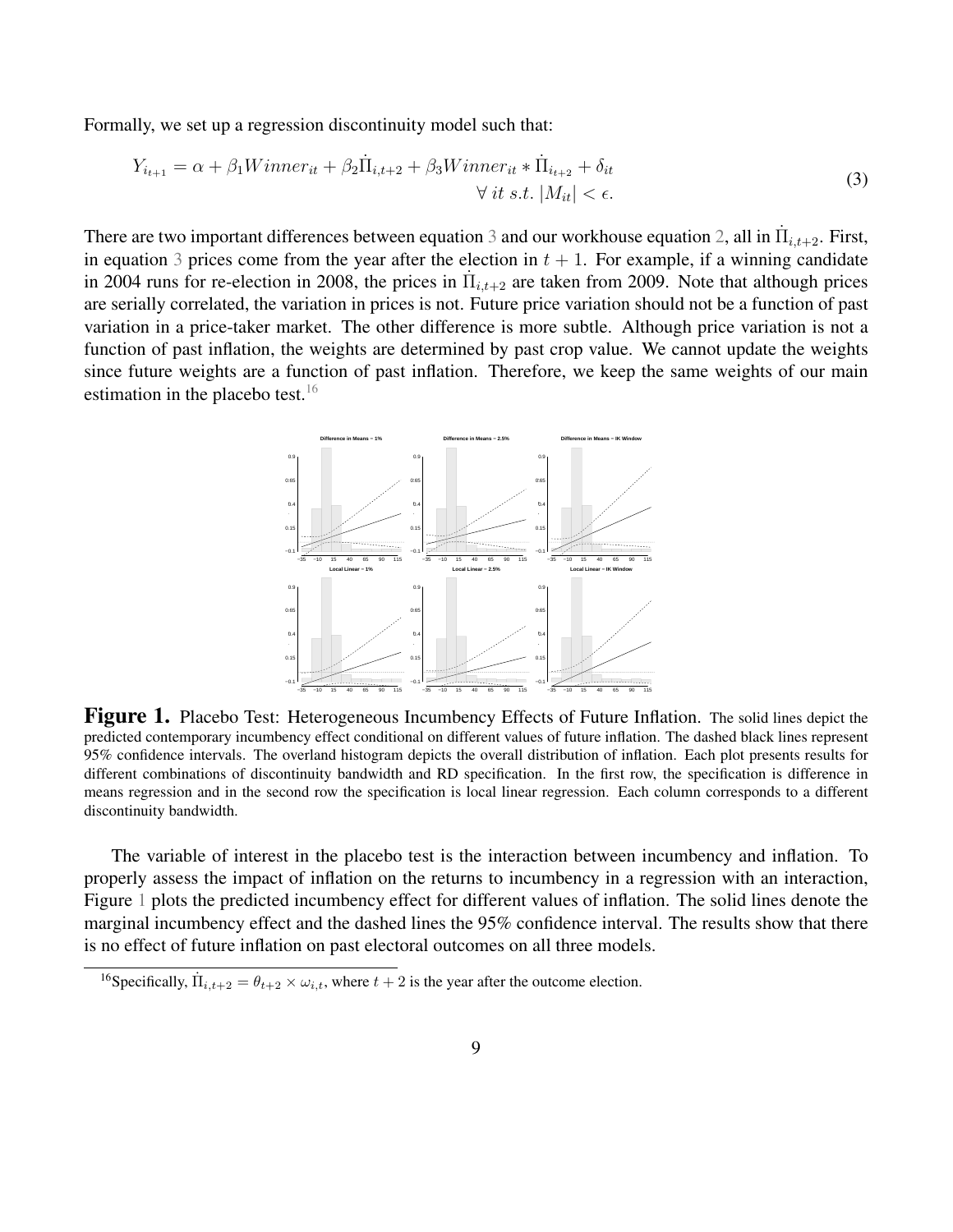## 4 Results

|                                                                                         | <b>Candidate Reelection Attempt</b> |             |             | Candidate Victory     |             |                                  |  |
|-----------------------------------------------------------------------------------------|-------------------------------------|-------------|-------------|-----------------------|-------------|----------------------------------|--|
|                                                                                         | Difference in Means                 |             |             |                       |             |                                  |  |
| (Intercept)                                                                             | $0.3407***$                         | $0.3407***$ | $0.3407***$ | $0.1724***$           | $0.1724***$ | $0.1724***$                      |  |
|                                                                                         | (0.0049)                            | (0.0049)    | (0.0049)    | (0.0039)              | (0.0039)    | (0.0039)                         |  |
| $\Pi_{ki_{t+1}}$                                                                        | 0.0000                              | 0.0000      | 0.0000      | $-0.0006** -0.0006**$ |             | $-0.0006***$                     |  |
|                                                                                         | (0.0002)                            | (0.0002)    | (0.0002)    | (0.0002)              | (0.0002)    | (0.0002)                         |  |
| $In cumbency_{ki_t}$                                                                    | $0.3527***$                         | $0.3612***$ | $0.3769***$ | $0.1441***$           | $0.1575***$ | $0.1595***$                      |  |
|                                                                                         | (0.0174)                            | (0.0348)    | (0.0507)    | (0.0141)              | (0.0276)    | (0.0401)                         |  |
| $\Pi_{ki_{t+1}} * Incumbency_{ki_t}$                                                    | 0.0004                              | $-0.0009$   | 0.0004      | $0.0021**$            | 0.0015      | $0.0036^{\dagger}$               |  |
|                                                                                         | (0.0008)                            | (0.0017)    | (0.0024)    | (0.0007)              | (0.0014)    | (0.0019)                         |  |
|                                                                                         | <b>Local Linear</b>                 |             |             |                       |             |                                  |  |
| (Intercept)                                                                             | $0.4219***$                         | $0.4219***$ | $0.4219***$ | $0.2466***$           | $0.2466***$ | $0.2466***$                      |  |
|                                                                                         | (0.0067)                            | (0.0067)    | (0.0067)    | (0.0054)              | (0.0053)    | (0.0053)                         |  |
| $\Pi_{ki_{t+1}}$                                                                        | $-0.0003$                           | $-0.0003$   | $-0.0003$   |                       |             | $-0.0009***-0.0009***-0.0009***$ |  |
|                                                                                         | (0.0002)                            | (0.0002)    | (0.0002)    | (0.0002)              | (0.0002)    | (0.0002)                         |  |
| $In cumbency_{ki_t}$                                                                    | $0.2516^{\ast\ast\ast}$             | $0.2788***$ | 0.0885      | $0.0619*$             | 0.0860      | 0.0353                           |  |
|                                                                                         | (0.0320)                            | (0.0663)    | (0.0995)    | (0.0258)              | (0.0524)    | (0.0784)                         |  |
| $\Pi_{ki_{t+1}} * Incumbency_{ki_t}$                                                    | 0.0007                              | $-0.0006$   | 0.0004      | $0.0024***$           | 0.0017      | $0.0037*$                        |  |
|                                                                                         | (0.0008)                            | (0.0017)    | (0.0024)    | (0.0007)              | (0.0013)    | (0.0019)                         |  |
| $\mathcal N$                                                                            | 11557                               | 10834       | 10718       | 11557                 | 10834       | 10718                            |  |
| Bandwidth                                                                               | IK                                  | 2.5%        | $1\%$       | IK                    | 2.5%        | $1\%$                            |  |
| Standard errors in parentheses                                                          |                                     |             |             |                       |             |                                  |  |
| <sup>†</sup> significant at $p < .10$ ; $^*p < .05$ ; $^{**}p < .01$ ; $^{***}p < .001$ |                                     |             |             |                       |             |                                  |  |

<span id="page-9-0"></span>Table 2. Inflation and Candidate Incumbency Effects

We estimate heterogeneous incumbency effects conditional on inflation using two specifications. The first specification, difference in means, uses a linear probability model to estimate the difference in probability of victory of incumbents and challengers in close elections and how it varies across different levels of inflation. The second specification, local linear regression, augments the difference in means with an interaction between the vote margin and the indicator of incumbency. The results of the estimation are presented in Table [2.](#page-9-0) The first three columns show that across specifications and discontinuity bandwidths, municipal inflation does not produce any difference in the probability of incumbents contesting an election relative to challengers. This can be observed in the lack of statistical significance of the interaction term that assesses how the returns to incumbency vary with inflation. By contrast, inflation has a statistically significant effect on the electoral fortunes of incumbents when the metric is probability of victory in the subsequent election. Taken together, this evidence suggests that inflation does not shape the electoral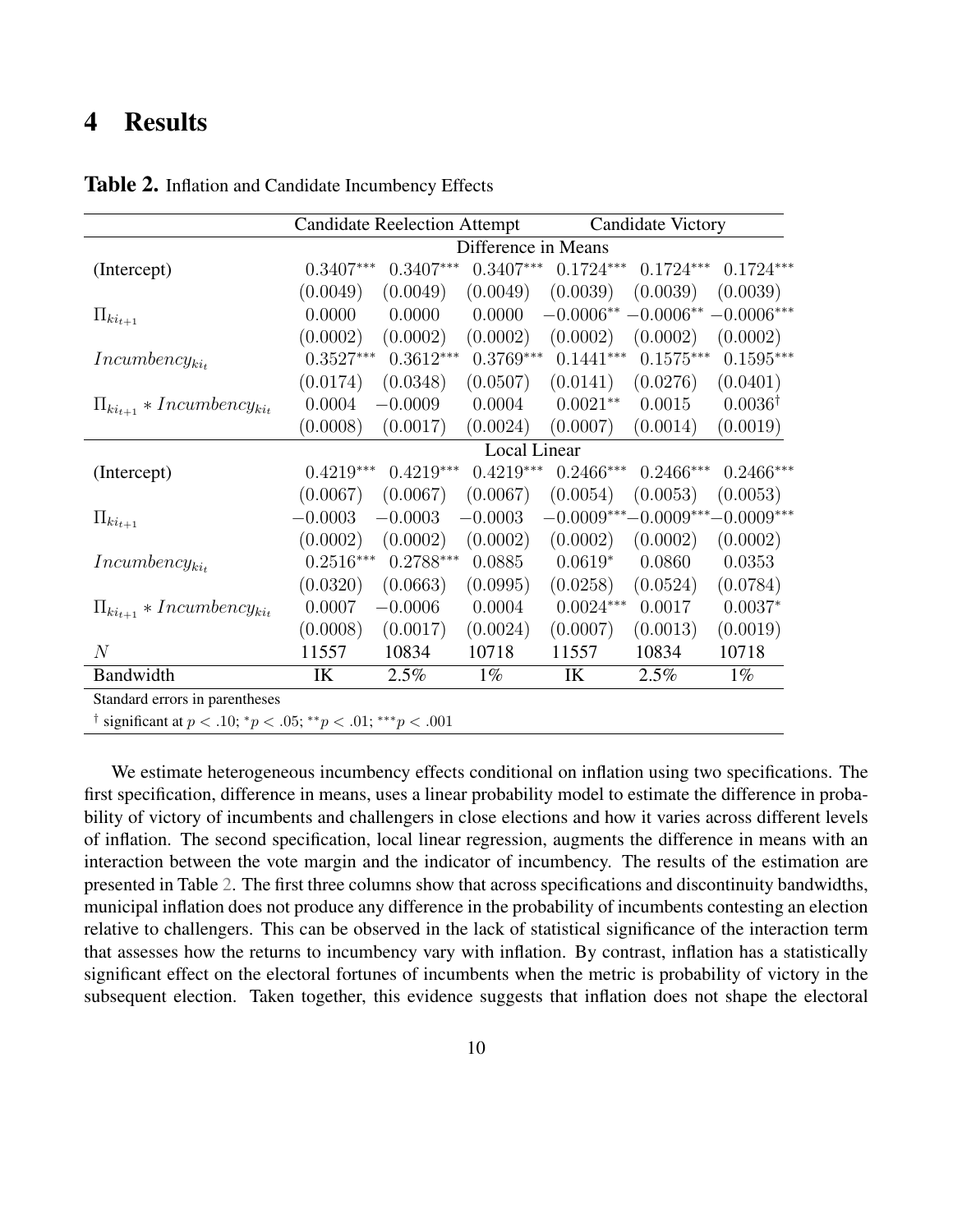<span id="page-10-0"></span>success of incumbents through strategic entry or exit decisions.



Figure 2. Heterogeneous Incumbency Effects Conditional on Inflation. The solid lines depict the predicted incumbency effect conditional on different values of inflation. The dashed black lines represent 95% confidence intervals. The dashed vertical red line indicates median inflation, and the dashed vertical blue lines indicate standard deviations from the median. The overland histogram depicts the overall distribution of inflation. Each plot presents results for different combinations of discontinuity bandwidth and outcome. In the first row, the outcome is candidate reelection attempts, and in the second row, the outcome is candidate reelection. Each column corresponds to a different discontinuity bandwidth.

By how much does inflation shape the electoral fortunes of incumbents? Though the range of coefficients from .17% to .37% appear non trivial, the best way to assess the substantive impact of inflation on the returns to incumbency is by plotting the predicted incumbency effect for different values of inflation as in Figure [2.](#page-10-0) The solid line depicts the predicted incumbency effect for different value of inflation and confirms that inflation has no systematic impact on the reelection attempts of incumbents. By contrast, inflation is highly consequential for the incumbency advantage measured in terms of probability of victory. This effect is particularly strong in the 1% window. Considering that the median of inflation is 1.3 (captured by the vertical red line) and the standard deviation is 18 (the vertical blue lines indicate one standard deviation above and below the median), one standard deviation in inflation leads to a 10% increase in the incumbency advantage. This estimate from elections determined by 1% vote margin should provide the most solid basis for estimating the causal effect of incumbency using RDD since these elections are truly won by razor-thin margins.

One concern with the preceding analysis is that the linearity assumption of OLS is leading us to extrapolate from municipalities that exhibit extreme levels of inflation. The right-skewed distribution of municipal inflation illustrated by the histogram underlaid in Figure [2](#page-10-0) suggests that this is a likely possibility. For example, if municipalities with over 60% inflation also have an unusually high incumbency advantage, linear extrapolation may manufacture a positive relationship that is not supported by the data.

As a robustness check, we complement the OLS model with interactions with a non-parametric approach. We estimate separate RDD models of incumbency effects (within 2.5% bandwidths) for different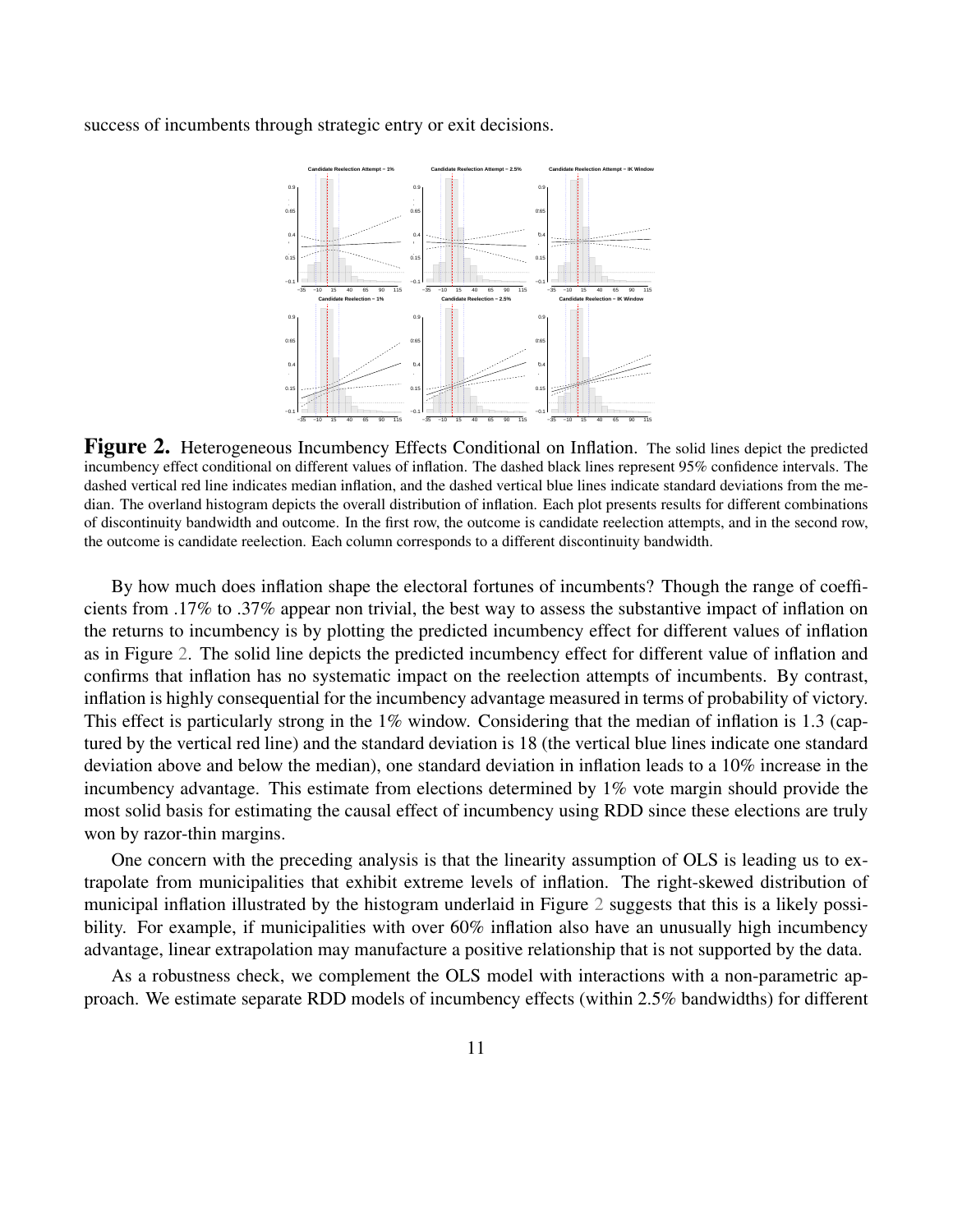<span id="page-11-0"></span>

Figure 3. Incumbency Effects, by Level of Inflation in All Municipalities. Left plot shows negative shocks with estimations starting with study group of municipalities that received -30% inflation, and each subsequent group increases the inflation threshold by 2%. Right plot starts (from the right to the left) with study group of municipalities that received 70% inflation and decrease incrementally at 2%. Estimations at 2.5% margin, using difference of means.

values of inflation. The results are presented in Figure [3](#page-11-0) which, for simplicity, depicts negative values of inflation on the left-hand side panel, and positive values on the right-hand side panel. Though a small number of observations limits statistical power, we can see that extremely negative values of inflation are associated with an incumbency disadvantage. As we approach the center of the distribution, estimates are more precise and we see neither incumbency advantage nor advantage. Turning to the right-hand side panel, we see that positive shocks appear to consistently help incumbents get reelected.

In sum, the analyses suggest that positive shocks in commodity prices can provide incumbent mayors with an advantage. While the evidence of a incumbency disadvantage is only suggestive, we can confidently conclude that incumbency advantage does not occur in municipalities experiencing negative commodity shocks.

#### Rural *Versus* Urban Municipalities

So far we have devoted our attention to the effect of inflation on all municipalities, regardless of their economic dependence on agriculture. As explained in Section 3, our measure of inflation deliberately ignores the degree of municipal *ruralness*. The weights we use in each individual inflation index take into account how much one crop contributes to overall agricultural output, and not overall economic output. This means that metropolitan areas with small agricultural productions receive the same "treatment" that municipalities with soybean plantations. However, if retrospective voting is the mechanism through which international commodity prices affect local elections, this effect should be heightened in rural municipalities, whose income is more dependent on commodity production.

To test this expectation, we separate municipalities in two different groups according to the contribution agriculture has on the economy. To calculate the share of agricultural output we divide the value of agricultural production by the total municipal economic output. The *Urban* group comprises municipalities whose agricultural output is below the study group median minus one standard deviation. Analogously,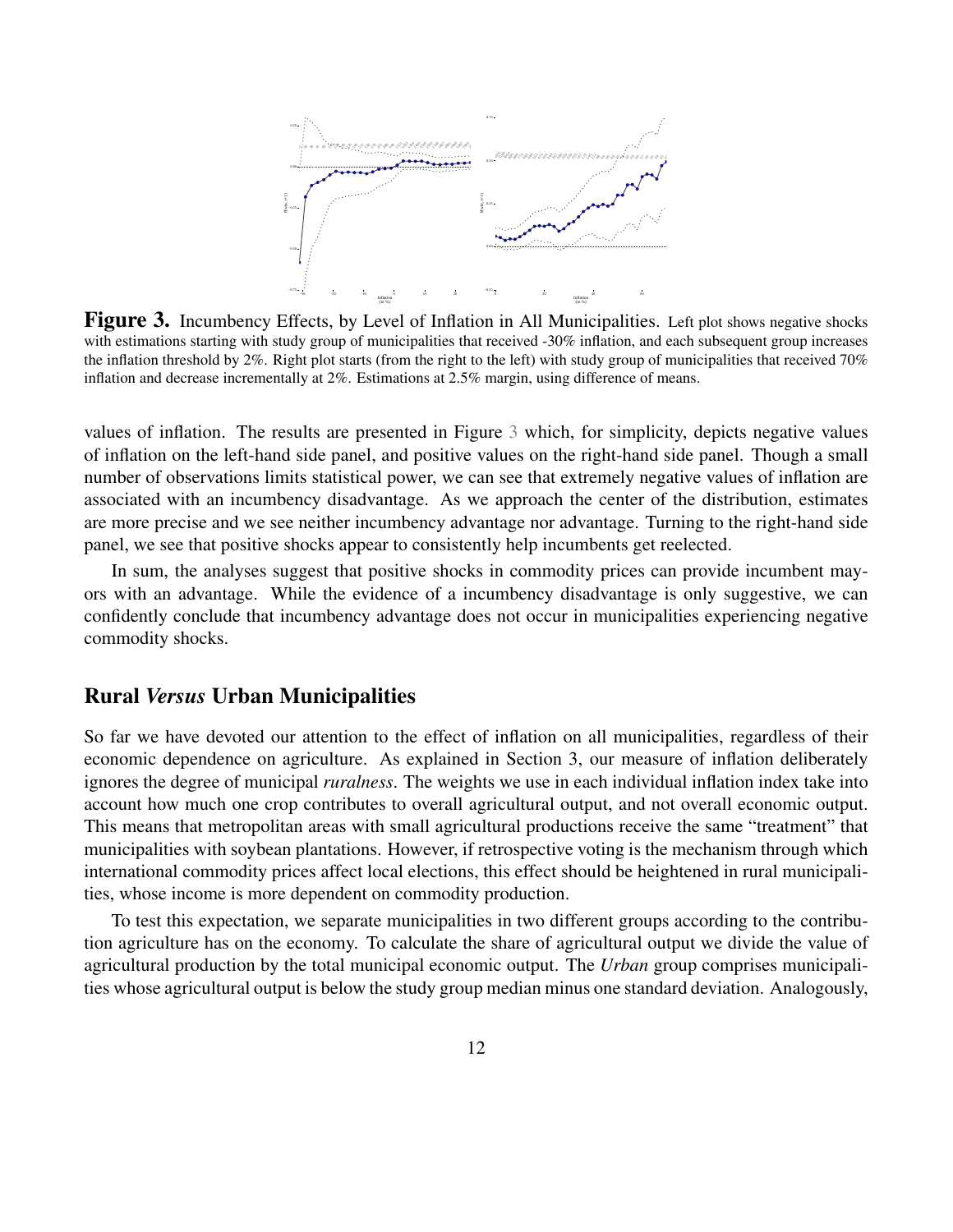*Rural* are above the median plus one standard deviation. We separate groups on the basis of the year in which incumbents and losing candidates are defined  $(t$  in terms of our estimation framework).

|                                      | Rural               | Urban       | Rural                            | Urban       |
|--------------------------------------|---------------------|-------------|----------------------------------|-------------|
|                                      | Difference of Means |             |                                  |             |
| Intercept                            | $0.3637***$         | $0.2916***$ | $0.4166***$                      | $0.3472***$ |
|                                      | (0.0313)            | (0.0372)    | (0.0494)                         | (0.0597)    |
| $\Pi_{ki_{t+1}}$                     | $-0.0041**$         | $-0.0012$   | $-0.0041$                        | $-0.0006$   |
|                                      |                     |             | $(0.0015)$ $(0.0015)$ $(0.0029)$ | (0.0023)    |
| $In cumbency_{ki_t}$                 | $-0.1571***$        | 0.0758      | $-0.2370**$                      | $-0.0670$   |
|                                      | (0.0466)            |             | $(0.0571)$ $(0.0740)$            | (0.0929)    |
| $\Pi_{ki_{t+1}} * Incumbency_{ki_t}$ | $0.0088***$         | 0.0015      | $0.0079^{\dagger}$               | 0.0001      |
|                                      | (0.0022)            | (0.0021)    | (0.0042)                         | (0.0034)    |
|                                      | Local Linear        |             |                                  |             |
| Intercept                            | $0.4330***$         | $0.4029***$ | $0.4608***$                      | $0.6160***$ |
|                                      | (0.0545)            | (0.0764)    | (0.0932)                         | (0.1337)    |
| $\Pi_{ki_{t+1}}$                     | $-0.0038*$          | $-0.0013$   | $-0.0042$                        | $-0.0014$   |
|                                      | (0.0015)            |             | $(0.0015)$ $(0.0029)$            | (0.0023)    |
| $In cumbency_{ki_t}$                 | $-0.2544**$         | $-0.1914$   | $-0.3064*$                       | $-0.5423*$  |
|                                      | (0.0806)            | (0.1178)    | (0.1385)                         | (0.2088)    |
| $\Pi_{ki_{t+1}} * Incumbency_{ki_t}$ | $0.0084***$         | 0.0017      | $0.0079^{\dagger}$               | 0.0013      |
|                                      | (0.0022)            | (0.0021)    | (0.0042)                         | (0.0034)    |
| N                                    | 538                 | 296         | 220                              | 114         |
| $R^2$                                | 0.0328              | 0.0105      | 0.0458                           | 0.0059      |
| adj. $R^2$                           | 0.0274              | 0.0004      | 0.0326                           | $-0.0212$   |
| Resid. sd                            | 0.4488              | 0.4675      | 0.4537                           | 0.4718      |
| Bandwidth                            | 2.5%                | 2.5%        | $1\%$                            | $1\%$       |

<span id="page-12-0"></span>**Table 3.** Inflation, Incumbency, and Rural Economies

Standard errors in parentheses

<sup>†</sup> significant at  $p < .10$ ;  $^*p < .05$ ;  $^{**}p < .01$ ;  $^{***}p < .001$ 

The results of this exercise support the hypothesis that commodity inflation is only electorally consequential in rural economies. In Table [3,](#page-12-0) The coefficients for the interaction term show that inflation only influences incumbency effects in rural municipalities. Another striking result is the disadvantage incumbents face in rural municipalities. Mayors and incumbent parties in urban municipalities do not face any incumbency effect, but mayors in rural economies have to swim against the tide to be re-elected. Only when inflation is above 20.6% (or if the municipality is treated with an inflation 1.88 standard deviations above the average of its group) mayors lose their incumbency disadvantage.<sup>[17](#page-12-1)</sup>

<span id="page-12-1"></span><sup>17</sup>That is, the  $\pi' = \pi - \bar{\pi}$  that solves  $\pi' * (\hat{\beta}_{inflation} + \hat{\beta}_{inflation * incumbency}) \ge -\hat{\beta}_{incumbent}$ , and where  $\bar{\pi}$  is the mean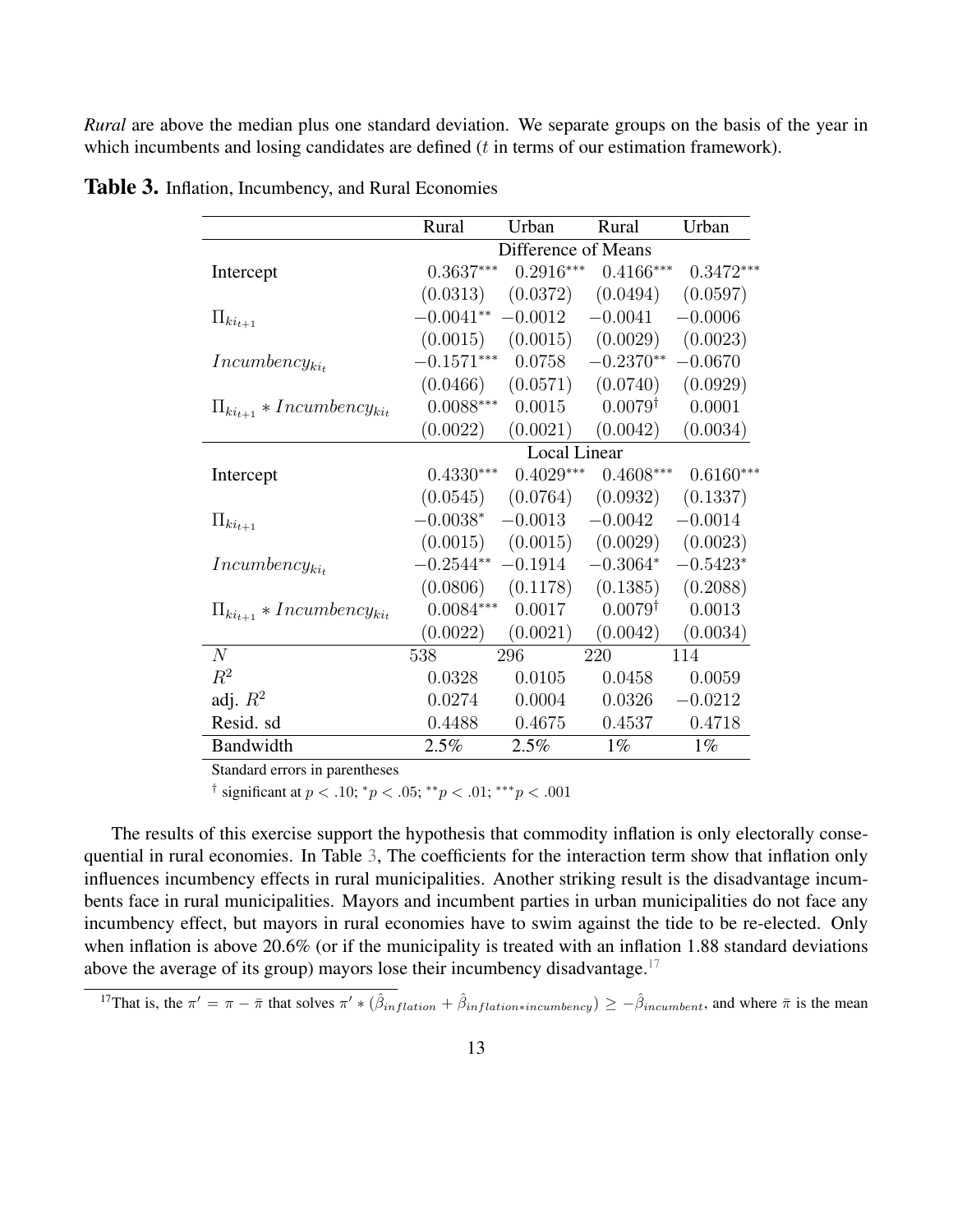<span id="page-13-0"></span>

Figure 4. Heterogeneous Incumbency Effects On Candidates, Conditional on Rural or Urban Municipality. 2.5% margin, difference of means. The solid lines depict the predicted incumbency effect conditional on different values of inflation. The dashed black lines represent 95% confidence intervals. The dashed vertical red line indicates median inflation, and the dashed vertical blue lines indicate standard deviations from the median. The overland histogram depicts the overall distribution of inflation. In the first row, the the RD specification is difference in means within 2.5%, and in the second row local linear regression within 2.5%. The first column focuses on rural municipalities and the second one on urban municipalities.

Figures [4](#page-13-0) illustrates the differential impact of inflation across municipalities. The first column is the effect on rural municipalities, and the second column on urban municipalities. The slope of the solid line on each panel is equal to the interaction term plus the main effect of incumbency (whose exact value we can recover from table [3\)](#page-12-0). The more positively inclined the slope is, the greater the effect of the inflation on incumbency, and rural municipalities present a slope considerably more inclined than urban municipalities. The point in which the solid line crosses the horizontal dashed line illustrates when the mayor should expect not to suffer an incumbency disadvantage. Since the median inflation on rural municipalities is 8.5% the period we analyze, most mayors faced a (statistically significant) disadvantage. Mayors in urban municipalities should neither fear to be disadvantaged, nor expect fortune's helping hand.

To provide a complementary non-parametric perspective on how the electoral impact of commodity shocks depends on ruralness, Figure [5](#page-14-0) depicts separate estimates of the causal effect of incumbency for different groups of municipalities. We illustrate incumbency effects using two different non-parametric strategies. The plots on the left column present scatterplots and lowess curves relating the probability of victory in  $t+1$  and the vote margin of time t winners (vote margin above zero) and losers (vote margin below zero). As has become standard empirical practice, an RD estimate can be visualized by comparing the functions on each side of the discontinuity, located at zero. The second strategy, represented by the plots on the right column, presents separate difference in mean estimates for different values of vote margin. We apply each visualization to separate groups of municipalities stratified by the sign and magnitude of the

inflation in the study group.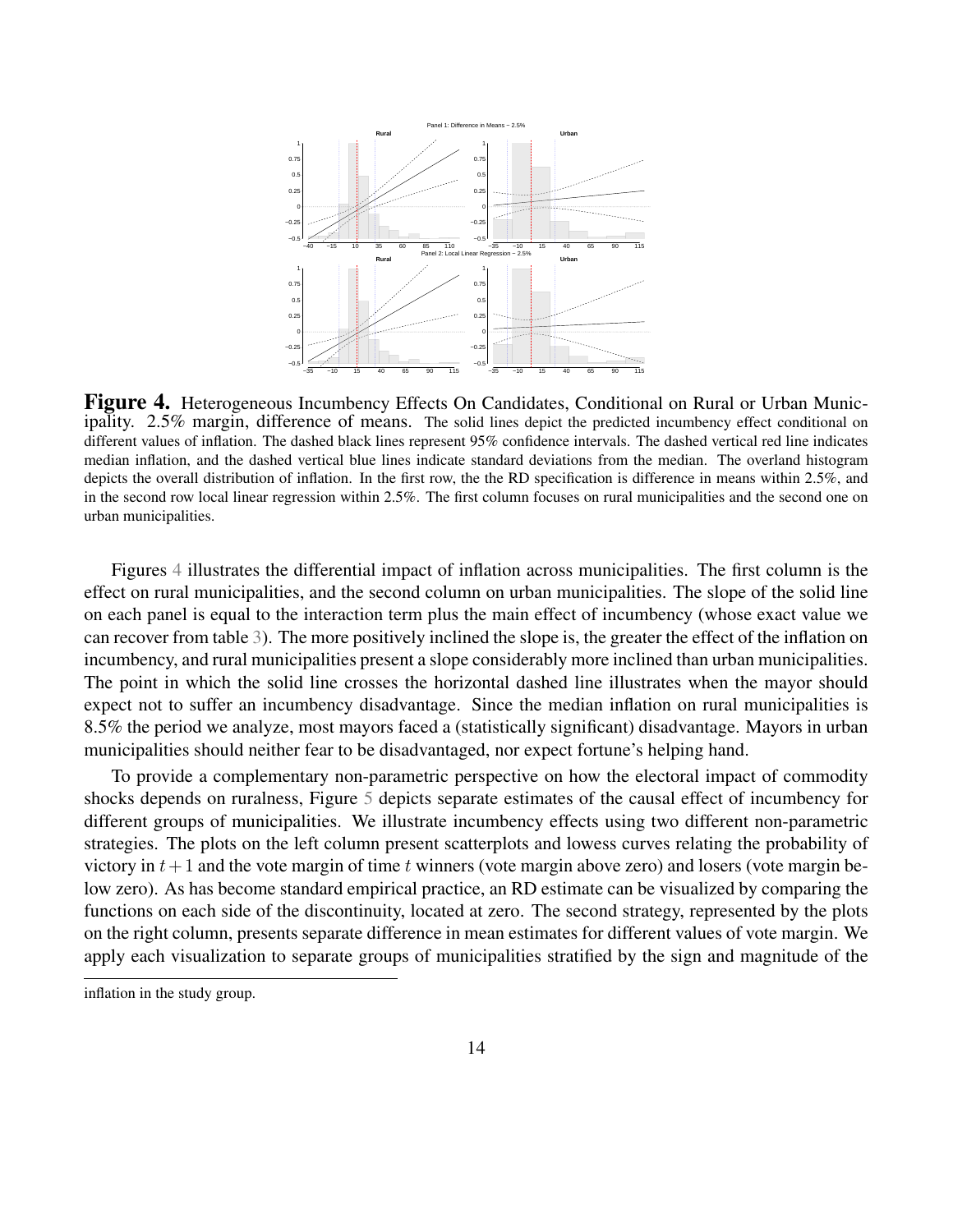<span id="page-14-0"></span>commodity shock and their ruralness. The first two rows show the effect on all municipalities according to the sign and magnitude of the price shock. The third and fourth rows do the same for rural municipalities. We operationalize positive and negative shock in a similar manner that we divided groups among rural and urban municipalities. If a municipality receives a shock above the median plus one standard deviation, it has received a positive shock. Similarly, a municipality hit with an inflation below the median minus a standard deviation receives a negative shock.



Figure 5. Incumbency effects according to the shock and type of municipality. The first column shows the graphical representations of the discontinuities. The solid line shows the LOWESS estimation, and the shaded area identifies 95% confidence intervals. The column on the right shows figures with each LATE, and confidence intervals at different distances between winning and losing candidates. Distance refers to the absolute distance between winning mayoral candidate (treated unit) and losing candidate (control unit). LATE are estimated incrementally starting at the 1% distance up to the 15% distance in 1% increments. Estimations includes only non term limited candidates.

As we see in Figure [5,](#page-14-0) mayors facing a negative shock are more disadvantaged on average. However, the estimates do not appear to be significant at the 95% level. In rural municipalities, the pattern is similar, but the effects for mayors facing a negative shock in rural municipalities is very sizable. At the 1% margin rural mayors experiencing severe deflation are 75% less likely to be re-elected.

Finally, Figure [6](#page-15-0) zooms in on rural municipalities and depicts non-parametrically how different shocks affect incumbency effects. The plot on the left shows the effect of negative shocks, and acute deflation is damaging to incumbent's reelection prospects, reaching a staggering 67% disadvantage if the incumbent in a rural municipality is facing a deflation of 20%. On the other hand, positive shocks help incumbents too, as the right plot shows. Although receiving a negative shock of such magnitude was rare in the period we analyze, Figure [6](#page-15-0) shows that incumbency disadvantage persists for virtually all negative shocks.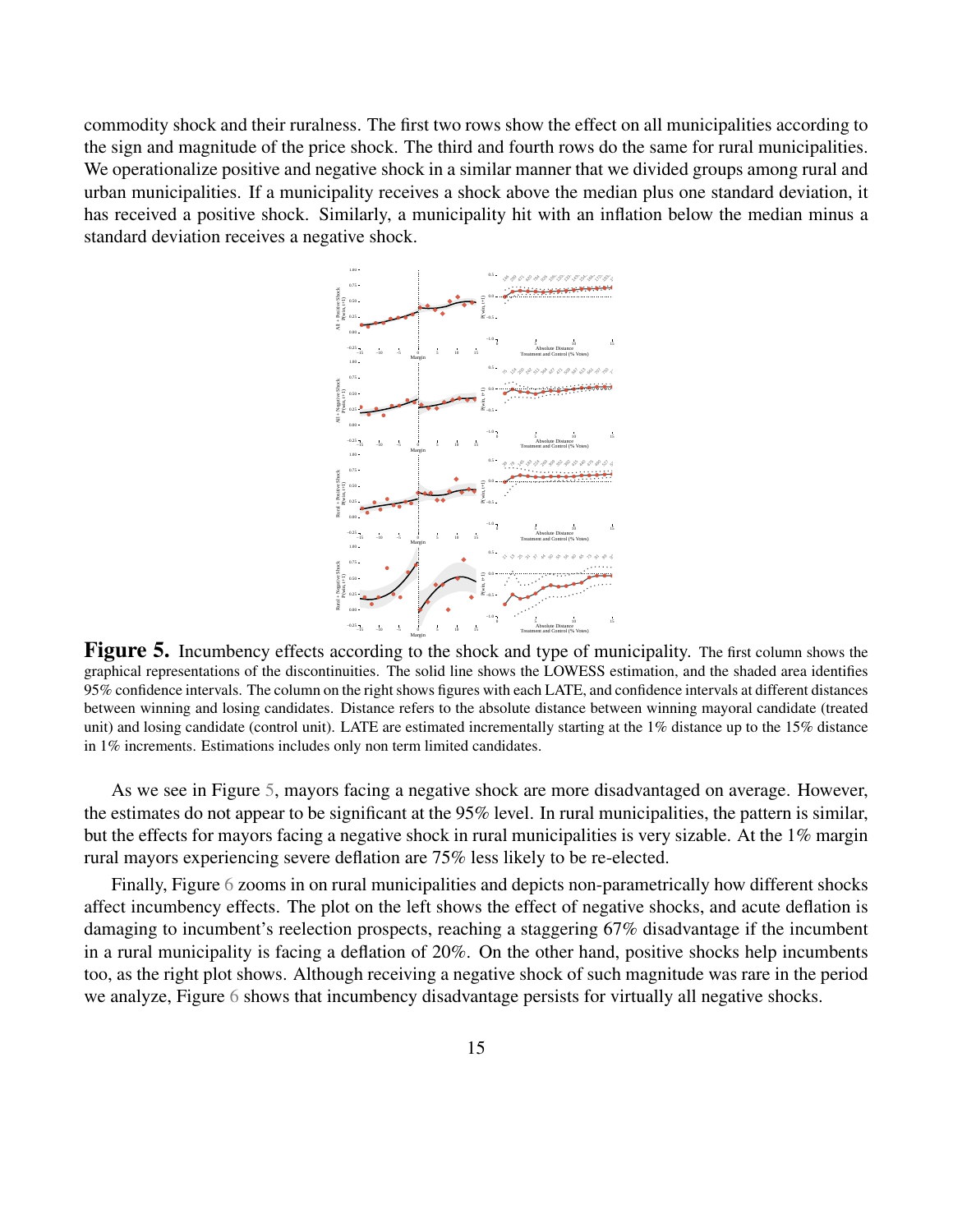<span id="page-15-0"></span>

Figure 6. Incumbency effects, according to the magnitude of the inflation in rural municipalities. Left plot shows negative shocks with estimations starting with study group of municipalities that received -20% inflation, and each subsequent group increases the inflation threshold by 2%. Right plot starts with study group of municipalities that received 50% inflation and decrease incrementally by 2%. Estimations at 2.5% margin, using difference of means.

# 5 What's the Mechanism? The Economic Effects of Agricultural Inflation

An underlying assumption we make is that inflation causes the economy to grow or decline, and voters mistakenly attribute economic volatility to incumbents' actions. [18](#page-15-1)

|                 | DV: $\Delta GDP$ |              |             |  |  |
|-----------------|------------------|--------------|-------------|--|--|
|                 | IК               | 2.5%         | $1\%$       |  |  |
| Intercept       | $-0.00609$       | $-0.07327**$ | 0.01149     |  |  |
|                 | (0.00833)        | (0.02326)    | (0.02089)   |  |  |
| $\Pi_{i_{t+1}}$ | $0.00048***$     | $0.00075***$ | $0.00091**$ |  |  |
|                 | (0.00011)        | (0.00019)    | (0.00029)   |  |  |
| N               | 3340             | 1039         | 420         |  |  |
| $R^2$           | 0.00113          | 0.00539      | 0.00010     |  |  |
| adj. $R^2$      | 0.00111          | 0.00528      | $-0.00002$  |  |  |
| Resid. sd       | 0.17366          | 0.20517      | 0.27042     |  |  |
|                 |                  |              |             |  |  |

<span id="page-15-2"></span>Table 4. The Effect of Inflation on Municipal GDP

Standard errors in parentheses

<sup>†</sup> significant at  $p < .10$ ;  $^*p < .05$ ;  $^{**}p < .01$ ;  $^{***}p < .001$ 

<span id="page-15-1"></span><sup>&</sup>lt;sup>18</sup>We test this hypothesis in a simple model:  $\Delta GDP_{it} = \alpha + \beta \Pi_{it} + \delta_{it}$  where  $\Delta GDP_{it}$  is the year-on-year GDP change on municipality i. Table [4](#page-15-2) reports the result for three different discontinuity windows. As expected, inflation influences municipal GDP.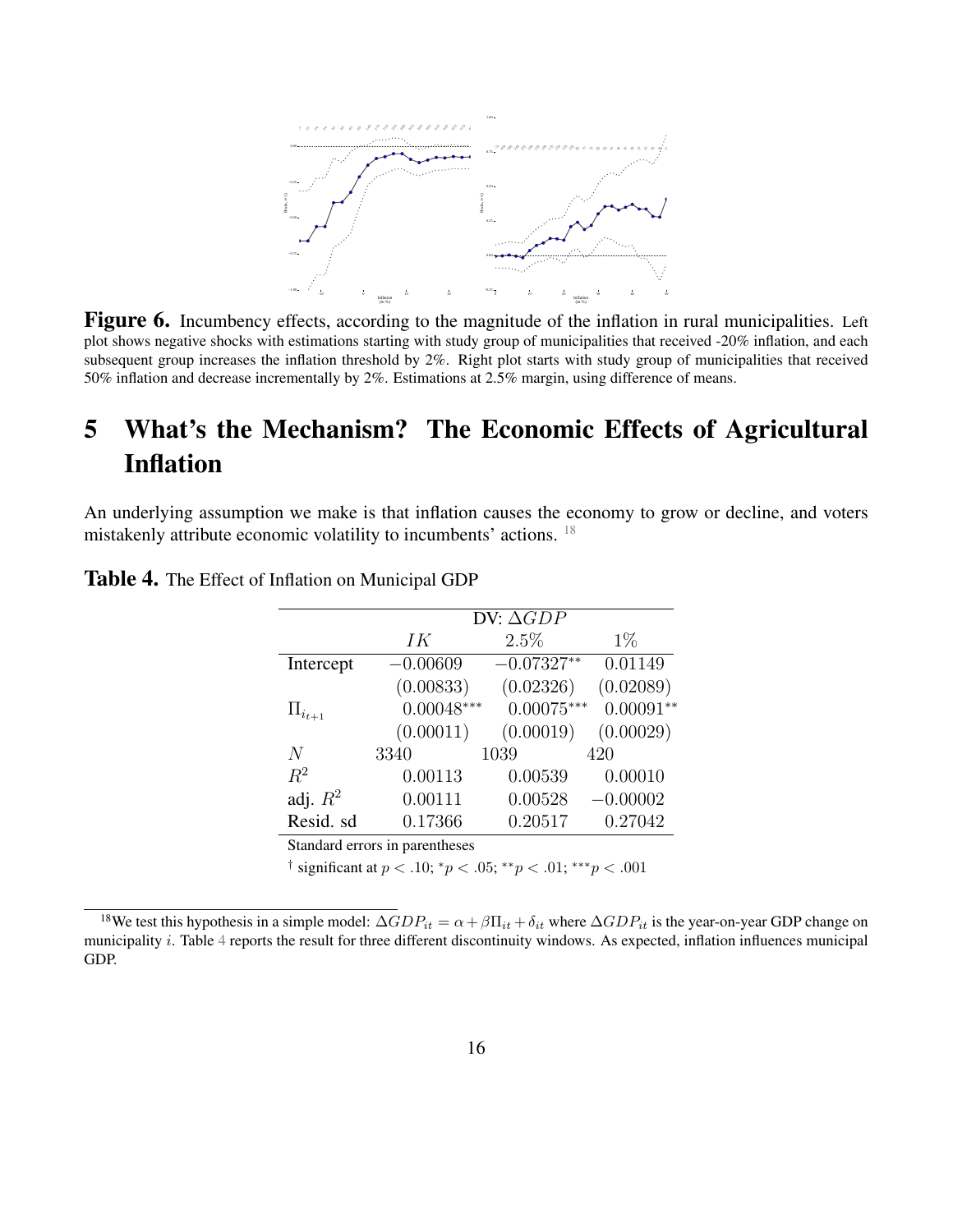### 6 Are Voters Myopic?

Another failure of retrospective voting occurs when voters evaluate performance myopically. A recurrent finding of studies of US presidential elections is that citizens do not reward economic growth during an incumbent's entire term, but only during their last year. We have built this finding into our empirical strategy by focusing on electoral year inflation. Thus, the previous analysis cannot elucidate whether voters would react differently to the level of inflation in the previous years of the incumbent term. To document myopia, we should show that the electoral impact of inflation disappears or attenuates when we measure inflation over longer time spans.

<span id="page-16-0"></span>

Figure 7. Heterogeneous Incumbency Effects on Candidates' Probability of Victory in Rural Municipalities with Different Inflation Time Frames. 2.5% Vote Margin Bandwidths. The solid lines depict the predicted incumbency effect conditional on different values of inflation. The dashed black lines represent 95% confidence intervals. The dashed vertical red line indicates median inflation, and the dashed vertical blue lines indicate standard deviations from the median. The overland histogram depicts the overall distribution of inflation. In the first row, the the RD specification is difference in means within 2.5%, and in the second row local linear regression within 2.5%. Each column corresponds to a different inflation time frame.

Do voters respond similarly to inflation farther back during an incumbent's term? We evaluate this question replicating the analysis of heterogeneous incumbency effect focusing on rural municipalities as defined before and considering inflation measured across three different time-frames: 1, 2 and 3 years before the mayoral election. Figure [7](#page-16-0) shows the results, with each column corresponding to a different temporal distance between the election and the measure of inflation. The results are consistent with myopic voters. As we saw before, the electoral fortunes of mayors are highly sensitive to commodity inflation one year before elections take place. Though still significant, the effect of inflation two years before mayoral elections is weaker and noisier. The probability of victory of incumbents is insensitive to inflation three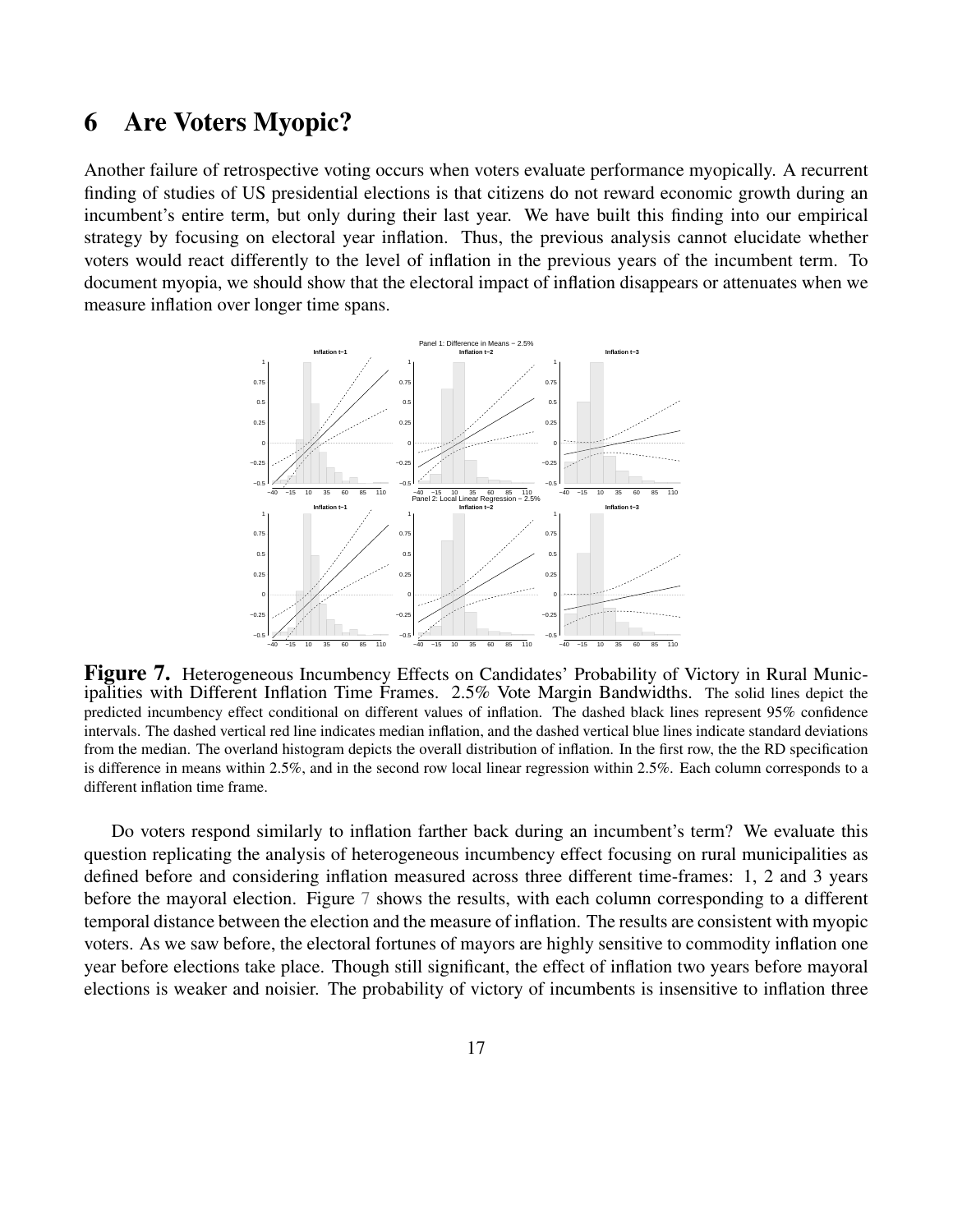years before their reelection bid. The patterns are similar across different RDD specifications (Compare the first and second rows of Figure [7\)](#page-16-0).

## 7 Conclusion

In this paper, we exploited variation in commodity inflation across Brazilian municipalities to investigate whether exogenous commodity shocks systematically shape the returns to office. Our findings suggest that Brazilian voters cannot properly separate signal from noise, and end up placing mayors at an incumbency advantage or disadvantage on the basis of outcomes beyond their control. Our analysis also suggests that this misattribution is accompanied by myopic retrospection. These findings contribute to the growing body of literature showing that democratic accountability may rest on weaker microfoundations than previously assumed. If voters are unable to distinguish merit from luck, both the selection and sanctioning effects of elections may be compromised [\(Fearon](#page-18-17) [1999\)](#page-18-17). Another theoretical contribution of our paper is to underscore that misattribution can represent a systematic source of incumbency effects. Since developing countries are more exposed to exogenous economic shocks, misattribution may explain why incumbency disadvantage has been more common in these settings than in advanced democracies. This finding also suggests that tracing the electoral impact of other sources of exogenous shocks can deepen our understanding of the nature of retrospective voting and incumbency effects in developing democracies. These economies are subject to volatility from abroad, such as other countries' interest and exchange rates, military intervention, and more commodity prices.

## References

- <span id="page-17-3"></span>Achen, Christopher H and Larry Bartels. 2004. *Musical Chairs: Pocketbook Voting and the Limits of Democratic Accountability*. Unpublished Manuscript, Princeton University.
- <span id="page-17-2"></span>Achen, Christopher and Larry Bartels. 2002. "Blind Retrospection: Electoral Responses to Drought, Flu, and Shark Attacks." Prepared for presentation at the Annual Meeting of the American Political Science Association, Chicago.
- <span id="page-17-0"></span>Achen, Christopher and Larry Bartels. 2014. "Democracy for Realists." Unpublished Book Manuscript, Princeton University.
- <span id="page-17-4"></span>Bartels, Larry. 2008. *Unequal Democracy: The Political Economy of the New Gilded Age*. Princeton University Press.
- <span id="page-17-1"></span>Campello, Daniela and Cesar Zucco. 2014. "Merit, Chance, and the International Determinants of Government Success." Working Paper, Fundação Getulio Vargas.
- <span id="page-17-6"></span>Caughey, Devin and Jasjeet Sekhon. 2011. "Elections and the Regression Discontinuity Design: Lessons from Close US House Races, 1942–2008." *Political Analysis* 19(4):385–408.
- <span id="page-17-5"></span>Codato, Adriano, Emerson Cervi and Renato Perissinotto. 2013. Quem se elege prefeito no Brasil? Condi-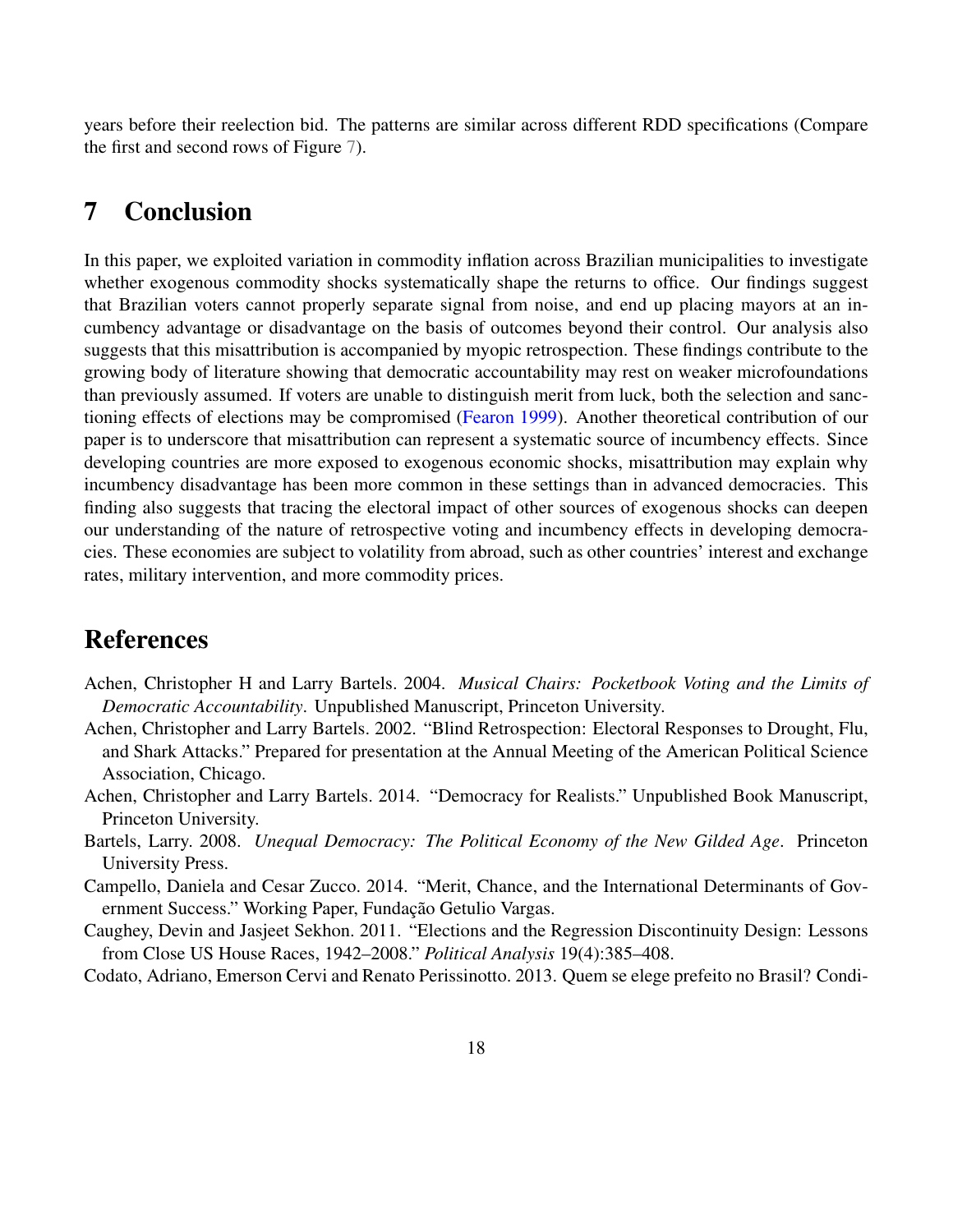cionantes do sucesso eleitoral em 2012. In *Candidatos, partidos e coligações nas eleições municipais de 2012*, ed. Bruno Speck. Rio de Janeiro: Fundação Konrad Adenauer.

- <span id="page-18-8"></span>Dantas, Humberto. 2007. Coligações em eleições majoritárias municipais: a lógica do alinhamento dos partidos políticos brasileiros nas disputas de 2000 e 2004 PhD thesis Universidade de São Paulo.
- <span id="page-18-14"></span>Deaton, Angus. 1999. "Commodity prices and growth in Africa." *The Journal of Economic Perspectives* pp. 23–40.
- <span id="page-18-11"></span>Desposato, Scott W. 2006. "Parties for rent? Ambition, ideology, and party switching in Brazil's chamber of deputies." *American Journal of Political Science* 50(1):62–80.
- <span id="page-18-1"></span>Duch, Raymond M. and Randolph Stevenson. 2008. *The Economic Vote: How Political and Economic Institutions Condition Election Results*. Cambridge: Cambridge University Press.
- <span id="page-18-16"></span>Eggers, Andrew, Olle Folke, Anthony Fowler, Jens Hainmueller, Andrew Hall and James Snyder. 2015. "On the Validity of the Regression Discontinuity Design for Estimating Electoral Effects: New Evidence from Over 40,000 Close Races." *American Journal of Political Science* 59(1):259–274.
- <span id="page-18-17"></span>Fearon, James. 1999. Electoral Accountability and the Control of Politicians: Selecting Good Types Versus Sanctioning Poor Performance. In *Democracy, Accountability, and Representation*, ed. Adam Przeworski, Susan Stokes and Bernard Manin. New York: Cambridge University Press.
- <span id="page-18-9"></span>Ferraz, Claudio and Frederico Finan. 2011. "Electoral Accountability and Corruption: Evidence from the Audits of Local Governments." *American Economic Review* 101(4):1274–1311.
- <span id="page-18-12"></span>Figueiredo, Argelina Cheibub and Fernando Limongi. 1995. "Partidos políticos na Câmara dos Deputados: 1989-1994." *Dados* 38(3):497–524.
- <span id="page-18-13"></span>Figueiredo, Argelina Cheibub and Fernando Limongi. 2000. "Presidential Power, Legislative Organization, and Party Behavior in Brazil." *Comparative Politics* pp. 151–170.
- <span id="page-18-0"></span>Fiorina, Morris. 1981. *Retrospective voting in American Elections*. New Haven: Yale University Press.
- <span id="page-18-7"></span>Healy, Andrew and Gabriel Lenz. 2014. "Substituting the End for the Whole: Why Voters Respond Primarily to the Election-Year Economy." *American Journal of Political Science* 58(1):31–47.
- <span id="page-18-3"></span>Healy, Andrew and Neal Malhotra. 2009. "Myopic Voters and Natural Disaster Policy." *American Political Science Review* 103(3):387–406.
- <span id="page-18-5"></span>Healy, Andrew and Neal Malhotra. 2010. "Random Events, Economic Losses, and Retrospective Voting: Implications for Democratic Competence." *Quarterly Journal of Political Science* 5(2):193–208.
- <span id="page-18-4"></span>Healy, Andrew, Neal Malhotra and Cecilia Mo. 2010. "Irrelevant Events Affect Voters' Evaluations of Government Performance." *Proceedings of the National Academy of Sciences* 107(29):12804–12809.
- <span id="page-18-2"></span>Healy, Andrew and Neil Malhotra. 2013. "Retrospective Voting Reconsidered." *Annual Review of Political Science* 16:285–306.
- <span id="page-18-6"></span>Huber, Gregory, Seth Hill and Gabriel Lenz. 2012. "Sources of bias in retrospective decision making: Experimental evidence on voters' limitations in controlling incumbents." *American Political Science Review* 106(04):720–741.
- <span id="page-18-15"></span>Imbens, Guido and Karthik Kalyanaraman. 2012. "Optimal bandwidth choice for the regression discontinuity estimator." *The Review of Economic Studies* 79(3):933–959.
- <span id="page-18-10"></span>Klašnja, Marko and Rocio Titiunik. 2014. *The Incumbency Curse: Weak Parties, Term Limits, and Unfulfilled Accountability*. Working Paper, University of Michigan, Ann Arbor.